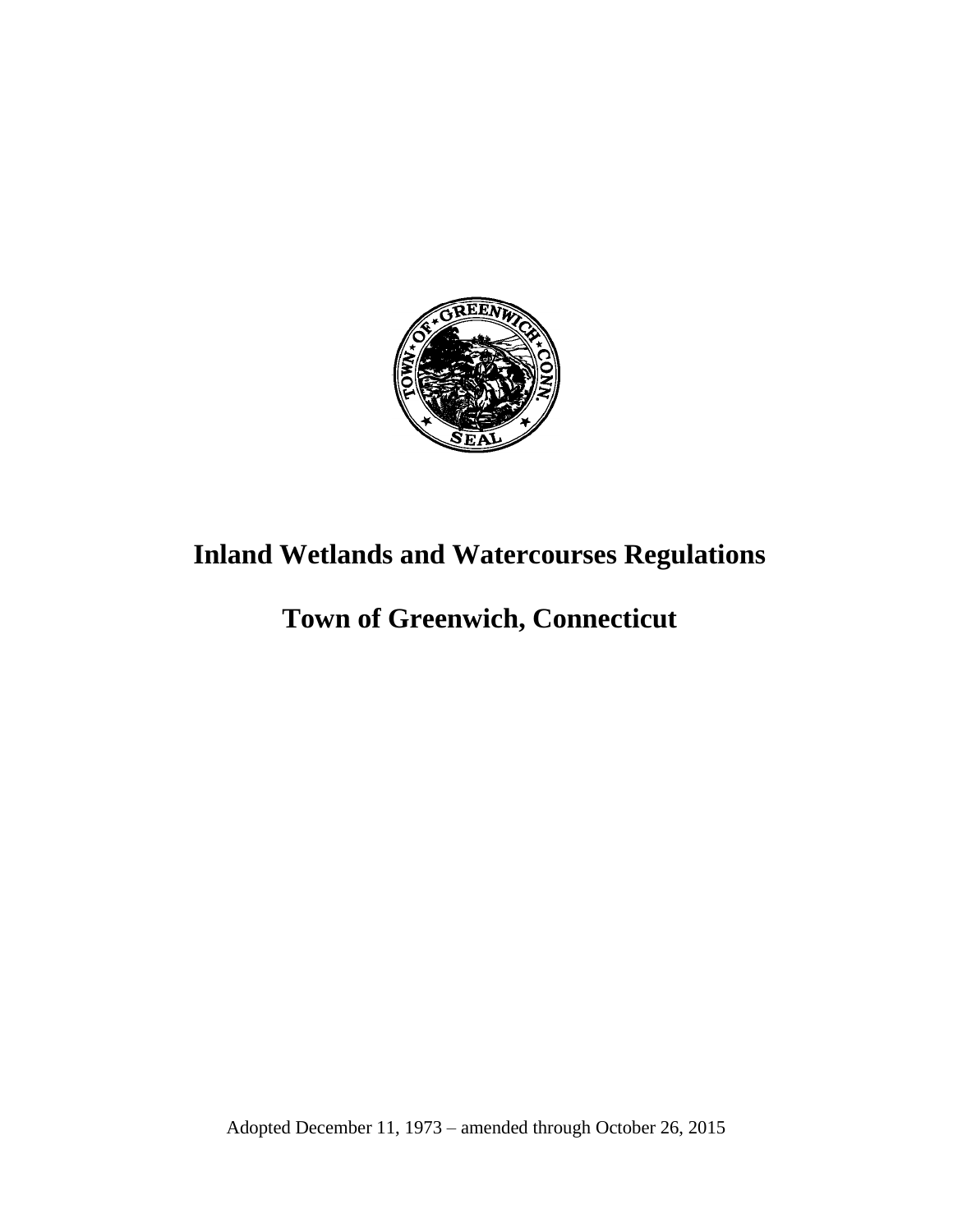## **INLAND WETLANDS AND WATERCOURSES REGULATIONS OF THE TOWN OF GREENWICH, CONNECTICUT**

<span id="page-1-0"></span>

| <i>SECTION 1: TITLE AND AUTHORITY</i>                                                                            | $\overline{2}$ |
|------------------------------------------------------------------------------------------------------------------|----------------|
| <i>SECTION 2: DEFINITIONS</i>                                                                                    | 4              |
| SECTION 3:    INVENTORY OF INLAND WETLANDS AND WATERCOURSES                                                      | 9              |
| <b>SECTION 4: PERMITTED OPERATIONS AND NON-REGULATED USES</b>                                                    | 10             |
| <b>SECTION 5: ACTIVITIES REGULATED EXCLUSIVELY BY THE</b><br>COMMISSIONER OF ENERGY AND ENVIRONMENTAL PROTECTION | <u> 12</u>     |
| SECTION 6:     REGULATED ACTIVITIES TO BE LICENSED                                                               | <u>13</u>      |
| <b>SECTION 7: APPLICATION REQUIREMENTS</b>                                                                       | <u>14</u>      |
| SECTION 8: APPLICATION PROCEDURES                                                                                | 21             |
| SECTION 9: PUBLIC HEARINGS                                                                                       | <u>23</u>      |
| SECTION 10: CONSIDERATIONS FOR DECISION                                                                          | 24             |
| <b>SECTION 11: DECISION PROCESS</b>                                                                              | 27             |
| <b>SECTION 12: ACTION BY DULY AUTHORIZED AGENT</b>                                                               | 30             |
| <u>SECTION 13: BOND AND INSURANCE</u>                                                                            | <u>31</u>      |
| <i>SECTION 14: ENFORCEMENT</i>                                                                                   | 32             |
| SECTION 15: AMENDMENTS                                                                                           | 35             |
| SECTION 16: APPEALS                                                                                              | <u>37</u>      |
| SECTION 17: CONFLICT AND SEVERANCE                                                                               | 38             |
| SECTION 18: OTHER PERMITS                                                                                        | 39             |
| <b>SECTION 19: APPLICATION FEES</b>                                                                              | 40             |
| <u>SECTION 20: EFFECTIVE DATE</u>                                                                                | 41             |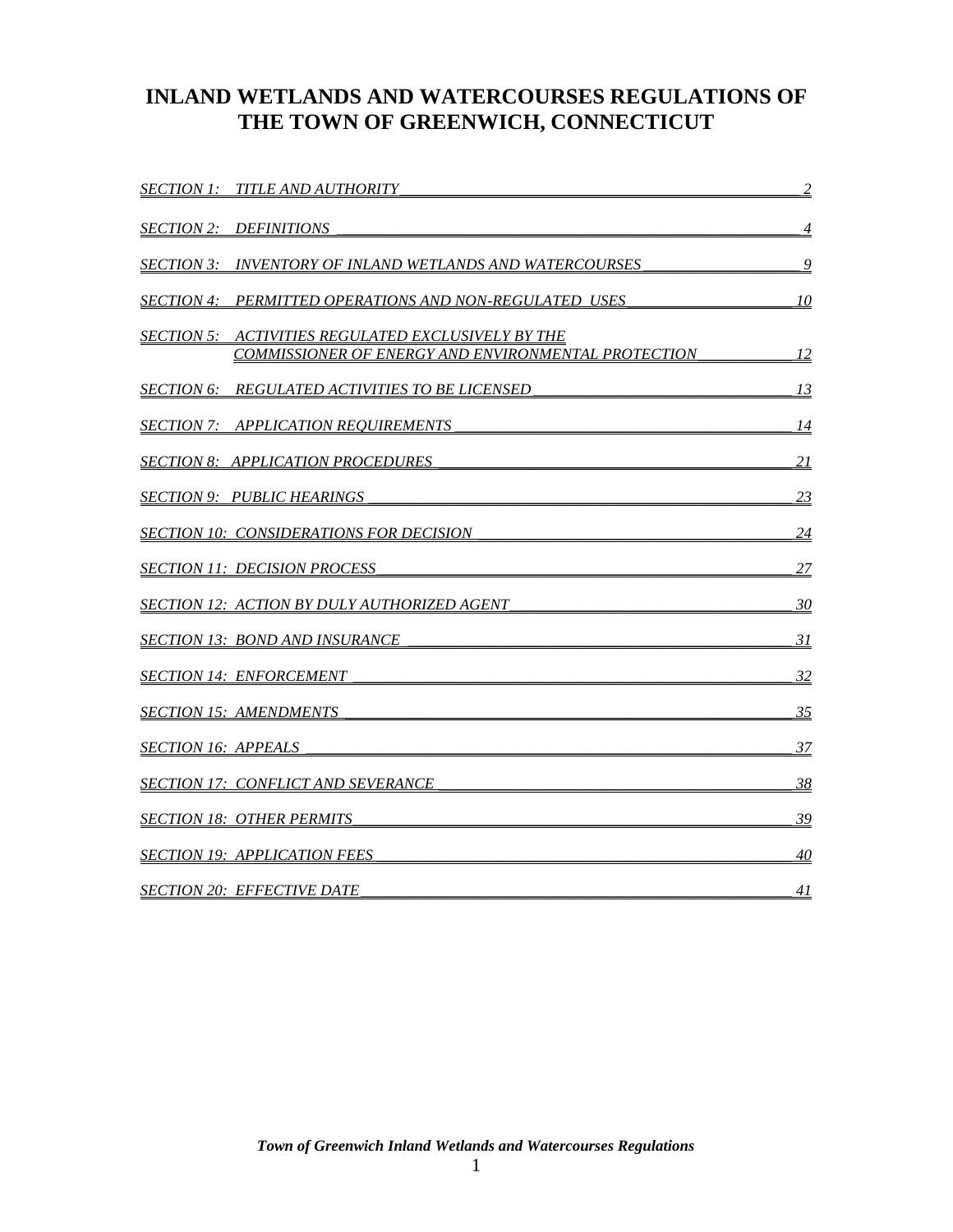## **SECTION 1: TITLE AND AUTHORITY**

**Section 1.1** The inland wetlands and watercourses of the State of Connecticut are an indispensable and irreplaceable but fragile natural resource with which the citizens of the state have been endowed. The wetlands and watercourses are an interrelated web of nature essential to an adequate supply of surface and underground water; to hydrological stability and control of flooding and erosion; to the recharging and purification of groundwater; and to the existence of many forms of animal, aquatic and plant life.

Many inland wetlands and watercourses have been destroyed or are in danger of destruction because of unregulated use by reason of the deposition, filling or removal of material, the diversion or obstruction of water flow, the erection of structures and other uses, all of which have despoiled, polluted and eliminated wetlands and watercourses. Such unregulated activity has had, and will continue to have, a significant, adverse impact on the environment and ecology of the State of Connecticut and has and will continue to imperil the quality of the environment thus adversely affecting the ecological, scenic, historic and recreational values and benefits of the state for its citizens now and forever more.

The preservation and protection of the wetlands and watercourses from random, unnecessary and unregulated uses, disturbance or destruction is in the public interest and is essential to the health, welfare and safety of the citizens of the state.

It is, therefore, the purpose of these Regulations to protect the citizens of the state by making provision for the protection, preservation, maintenance and use of the inland wetlands and watercourses by minimizing their disturbance and pollution; maintaining and improving water quality in accordance with the highest standards set by federal, state or local authority; preventing damage from erosion, turbidity, or siltation; preventing loss of fish and other beneficial aquatic organisms, wildlife and vegetation and the destruction of the natural habitats thereof; deterring and inhibiting the danger of flood and pollution; protecting the quality of wetlands and watercourses for their conservation, economic, aesthetic, recreational and other public and private uses and values; and protecting the state's potable fresh water supplies from the dangers of drought, overdraft, pollution, misuse and mismanagement by providing an orderly process to balance the need for the economic growth of the state and the use of its land with the need to protect its environment and ecology in order to forever guarantee to the people of the state, the safety of such natural resources for their benefit and enjoyment and for the benefit and enjoyment of generations yet unborn.

**Section 1.2** These Regulations shall be known as the "Inland Wetlands and Watercourses Regulations of the Town of Greenwich."

**Section 1.3** The Inland Wetlands and Watercourses Agency of the Town of Greenwich, Connecticut was established in accordance with an ordinance adopted October 9, 1973 by the Greenwich Representative Town Meeting and shall implement the purposes and provisions of these Regulations and the Inland Wetlands and Watercourses Act in the Town of Greenwich.

#### *Town of Greenwich Inland Wetlands and Watercourses Regulations*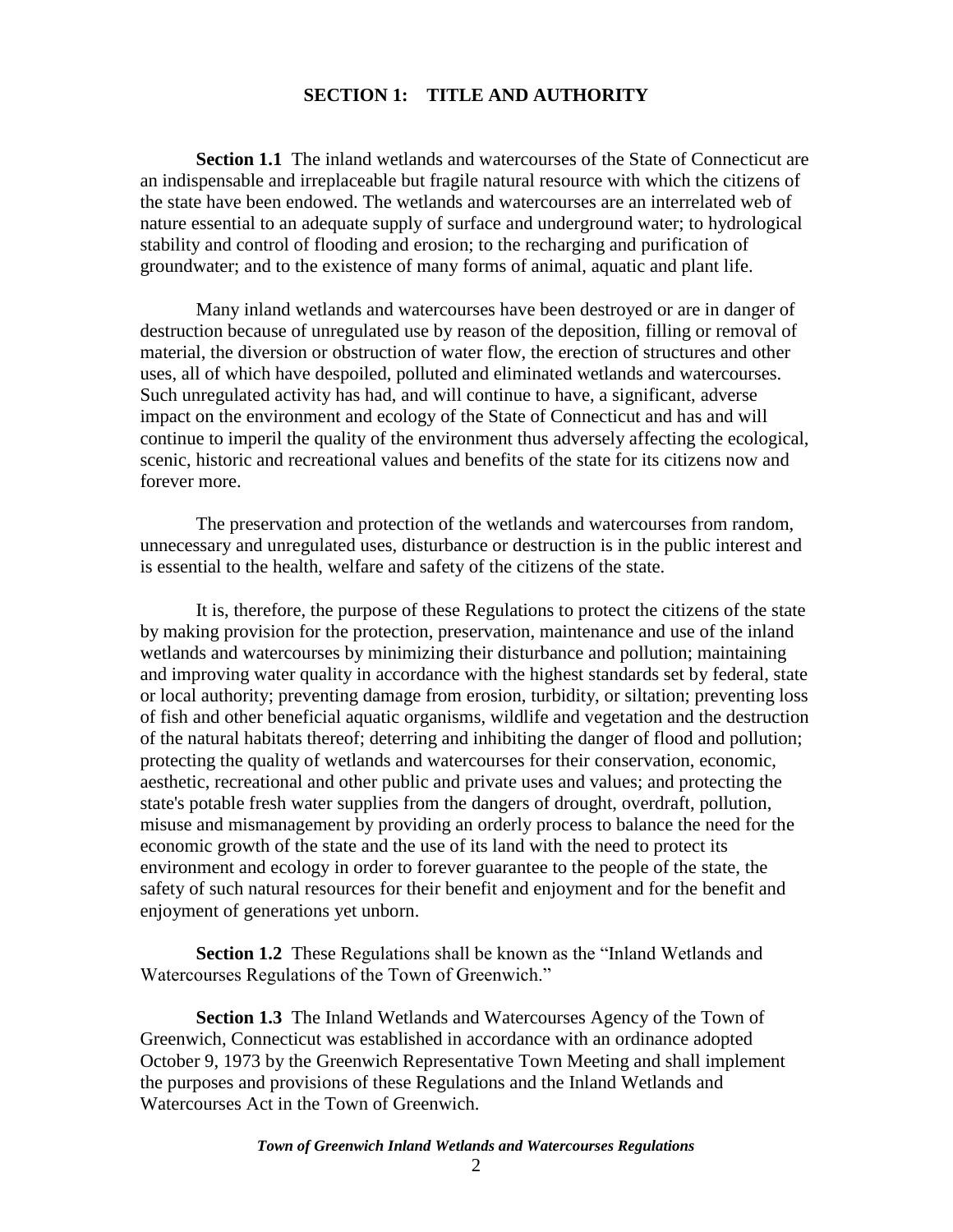**Section 1.4** These Regulations have been adopted and may be amended from time to time, in accordance with the provisions of the Inland Wetlands and Watercourses Act and these Regulations.

**Section 1.5** The Agency shall enforce the Inland Wetlands and Watercourses Act and shall issue, issue with terms, conditions, limitations or modifications, or deny permits for all regulated activities in the Town of Greenwich pursuant to sections 22a-36 to 22a-45, inclusive, of the Connecticut General Statutes, as amended.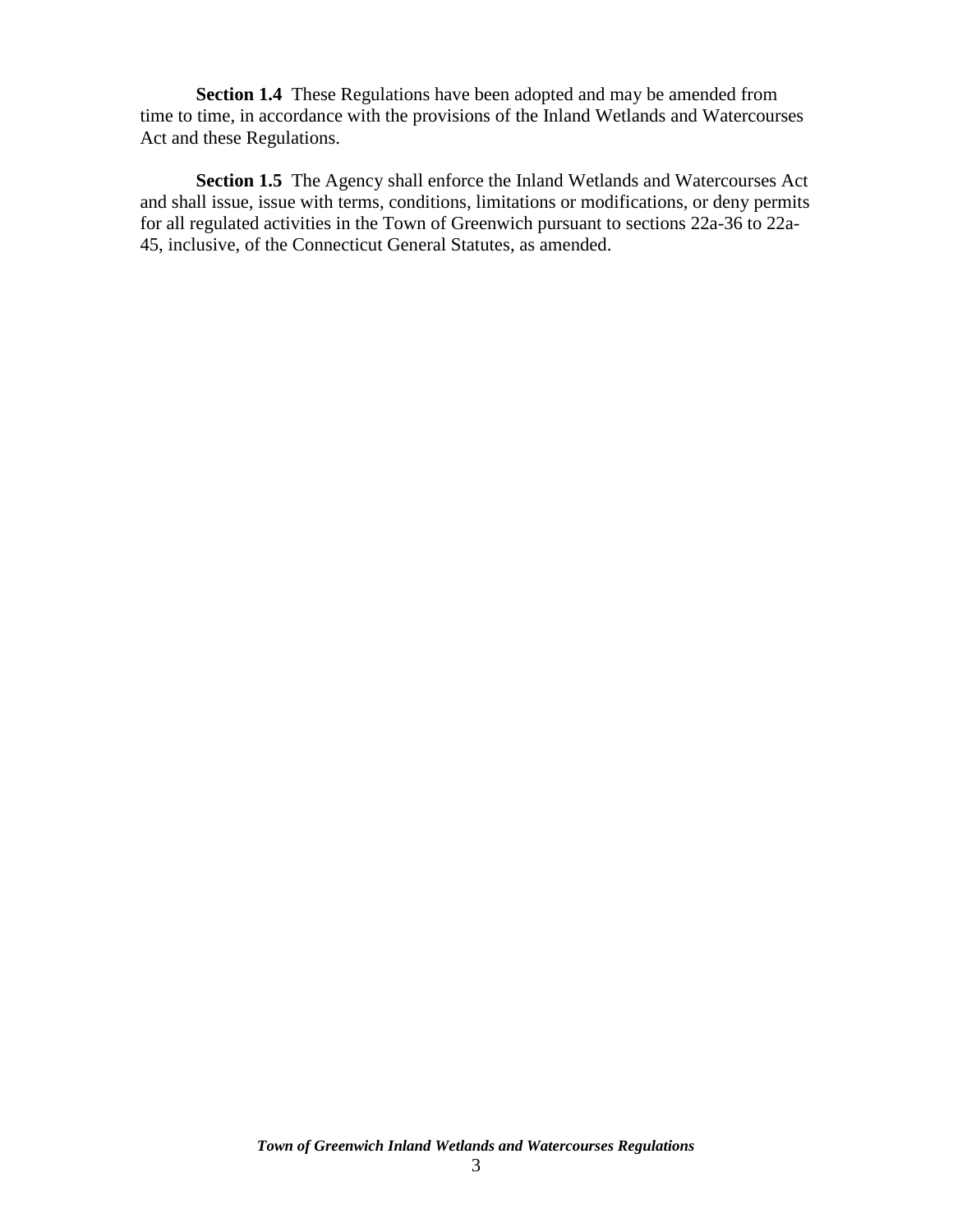### **SECTION 2: DEFINITIONS**

<span id="page-4-0"></span>**Section 2.1** As used in these Regulations:

"Act" means the Inland Wetlands and Watercourses Act of the State of Connecticut, Connecticut General Statutes (CGS) sections 22a-36 through 22a-45 as amended.

"Agency" means the Inland Wetlands and Watercourses Agency of the Town of Greenwich.

"Agency Staff" means the professional staff employed by the Town to administer the application, permitting, compliance, and enforcement process for the Agency and to advise the Agency on technical matters.

"Agent" with respect to the Agency means a professional staff member of the Agency, *"*duly authorized Agent" means an individual designated by the Agency to carry out its functions and purposes and, with respect to the applicant, means any person authorized in writing to act on the applicant's behalf.

"Bogs" are watercourses distinguished by evergreen trees and shrubs underlain by peat deposits, poor drainage, and highly acidic conditions.

"Buffer" means an undisturbed natural area adjacent to the edge of a wetland or a watercourse.

"Clear-cutting" means the harvest or removal of timber in a fashion which removes substantially all trees two inches or greater in diameter at breast height from wetlands and watercourses, upland review area, or any other area which may affect wetlands and watercourses.

"Commissioner of Energy and Environmental Protection" means the Commissioner of the State of Connecticut Department of Energy and Environmental Protection.

"Continual Flow" means a flow of water that persists for an extended period of time; this flow may be interrupted during periods of drought or during the low flow period of the annual hydrological cycle, June through September, but it recurs in prolonged succession.

"Deposit" includes, but shall not be limited to fill, grade, dump, place, discharge or emit.

"Discharge" means the emission of any water, substance or material into waters of the Town, whether or not such substance causes pollution.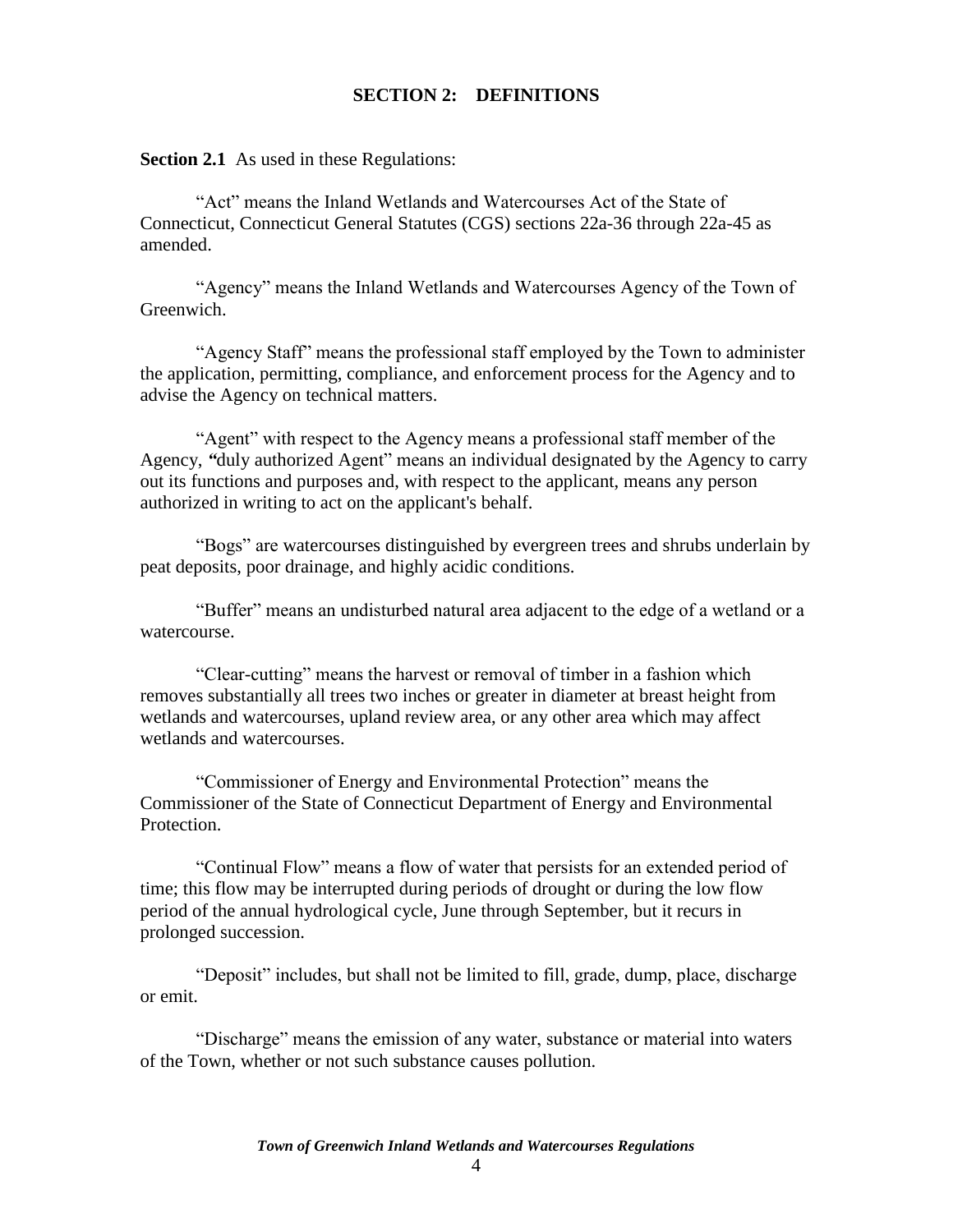"Disturbing the natural and indigenous character of the wetland or watercourse" means any activity that alters an inland wetland or watercourse by reason of removal or deposition of material, altering or obstructing water flow, changing the character of the vegetation through cutting or clearing, or causing pollution.

"Emergency" pertains to an event, circumstance or condition which, in the opinion of the Agency or its duly authorized Agent, endangers the public health and safety or the health and safety of one or more residents of the Town of Greenwich, as certified in writing by one or more of the following Town agencies: the Inland Wetlands and Watercourses Agency, the Department of Public Works, the Department of Health, the Police Department or the Fire Department.

"Essential to the farming operation" means that the activity proposed is necessary and indispensable to sustain farming activities on the farm.

"Farming" shall be consistent with the definition as noted in section  $1-1(q)$  of the Connecticut General Statutes.

"Feasible" means able to be constructed or implemented consistent with sound engineering principles.

"Intermittent watercourses" are characterized by and shall be delineated by a defined, permanent channel and bank and the occurrence of two or more of the following characteristics: (a) evidence of scour or deposits of recent alluvium or detritus (b) the presence of standing or flowing water for a duration longer than a particular storm incident, and/or (c) the presence of hydrophytic vegetation.

"Landscaping" means the modification of the land surface by altering the plant cover.

"License" means the whole or any part of any permit, certificate of approval or similar form of permission which may be required of any person by the provisions of CGS sections 22a- 36 to 22a-45, inclusive.

"Management practice" means a practice, procedure, activity, structure or facility designed to prevent or minimize pollution or other environmental damage or to maintain or enhance existing environmental quality. Such management practices include, but are not limited to: erosion and sedimentation controls; restrictions on land use or development; construction setbacks from wetlands or watercourses; proper disposal of waste materials; procedures for equipment maintenance to prevent fuel spillage; construction methods to prevent flooding or disturbance of wetlands and watercourses; procedures for maintaining continuous stream flows; confining construction that must take place in watercourses to times when water flows are low and fish and wildlife will not be adversely affected.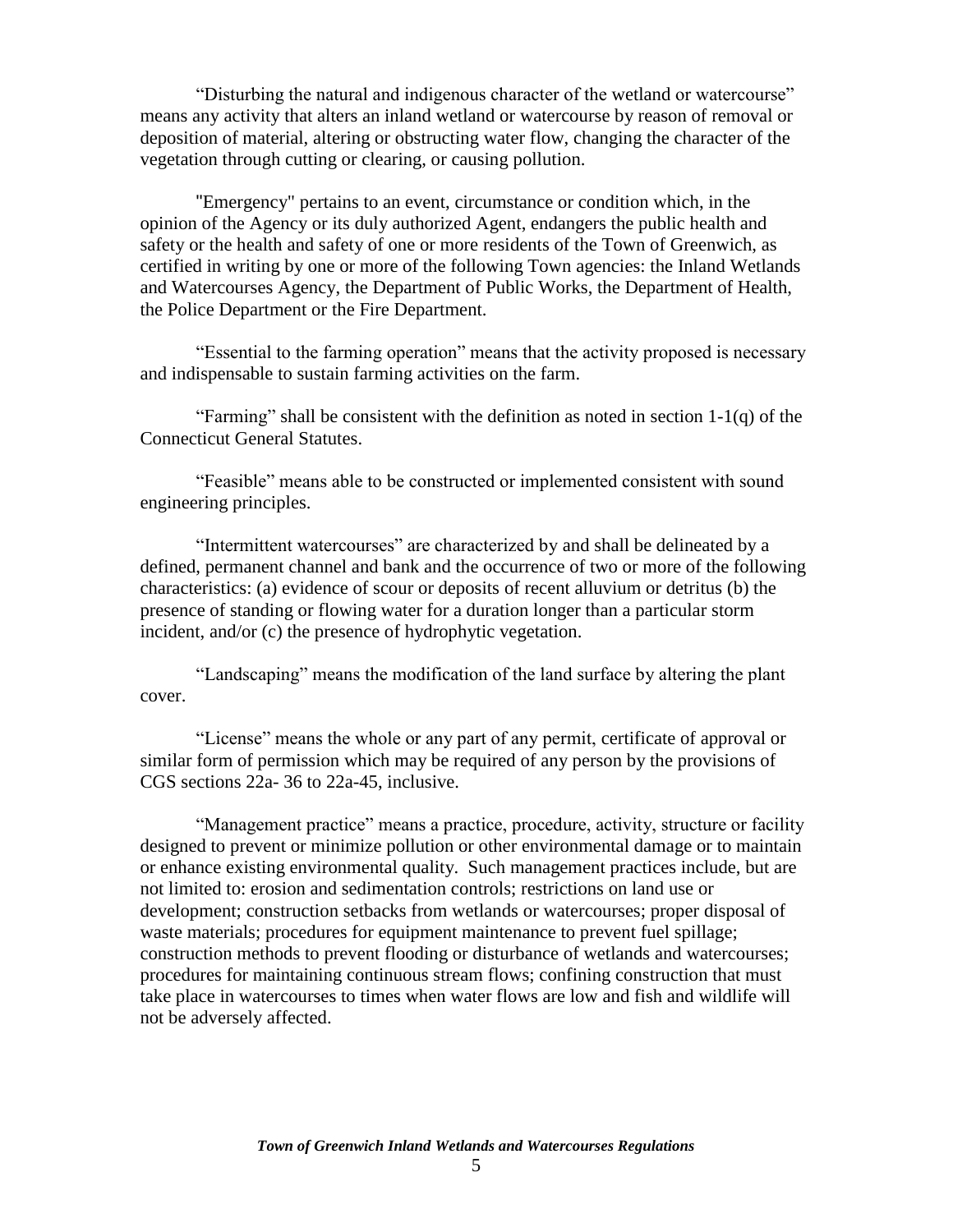"Marshes" are watercourses that are distinguished by the absence of trees and shrubs and the dominance of soft-stemmed herbaceous plants. The water table in marshes is at or above the ground surface throughout the year and areas of open water six inches or more in depth are common, but seasonal water table fluctuations are encountered.

"Material" means any substance, solid or liquid, organic or inorganic, including, but not limited to soil, sediment, aggregate, land, gravel, clay, bog, mud, debris, sand, refuse or waste.

"Municipality" means the Town of Greenwich, Connecticut.

"Nurseries" means places where plants are grown for sale, transplanting, or experimentation.

"Permit" means the whole or any part of any license, certificate or approval or similar form of permission which may be required of any person by the provisions of these Regulations and the Act or other municipal, state and federal law.

"Permittee" means the person to whom a permit has been issued.

"Person" means any person, firm, partnership, association, corporation, limited liability company, company, organization or legal entity of any kind, including municipal corporations, governmental agencies or subdivisions thereof.

"Pollution" means harmful thermal effect or the contamination or rendering unclean or impure of any of the wetlands and watercourses of the Town by reason of any waste or other materials discharged or deposited therein by any public or private sewer or otherwise so as to directly or indirectly come in contact with any waters. This includes, but is not limited to, erosion and sedimentation resulting from any filling, land clearing or excavation activity.

"Prudent" means economically and otherwise reasonable in light of the social benefits to be derived from the proposed regulated activity provided cost may be considered in deciding what is prudent and further provided a mere showing of expense will not necessarily mean an alternative is imprudent.

"Regulated Activity" means any operation within or use of a wetland or watercourse involving removal or deposition of material, or any obstruction, construction, alteration or pollution, of such wetlands or watercourses, but shall not include the specified activities in section 22a-40 of the Connecticut General Statutes or in section 4 of these Regulations. Furthermore, any clearing, grubbing, filling, grading, paving, excavating, constructing, depositing, or removing of material and discharging of storm water on the land within the upland review areas is a regulated activity. The Agency may determine that any other activity located within such upland review area or in any other non-wetland or non-watercourse area is likely to impact or affect wetlands or watercourses and is a regulated activity.

*Town of Greenwich Inland Wetlands and Watercourses Regulations*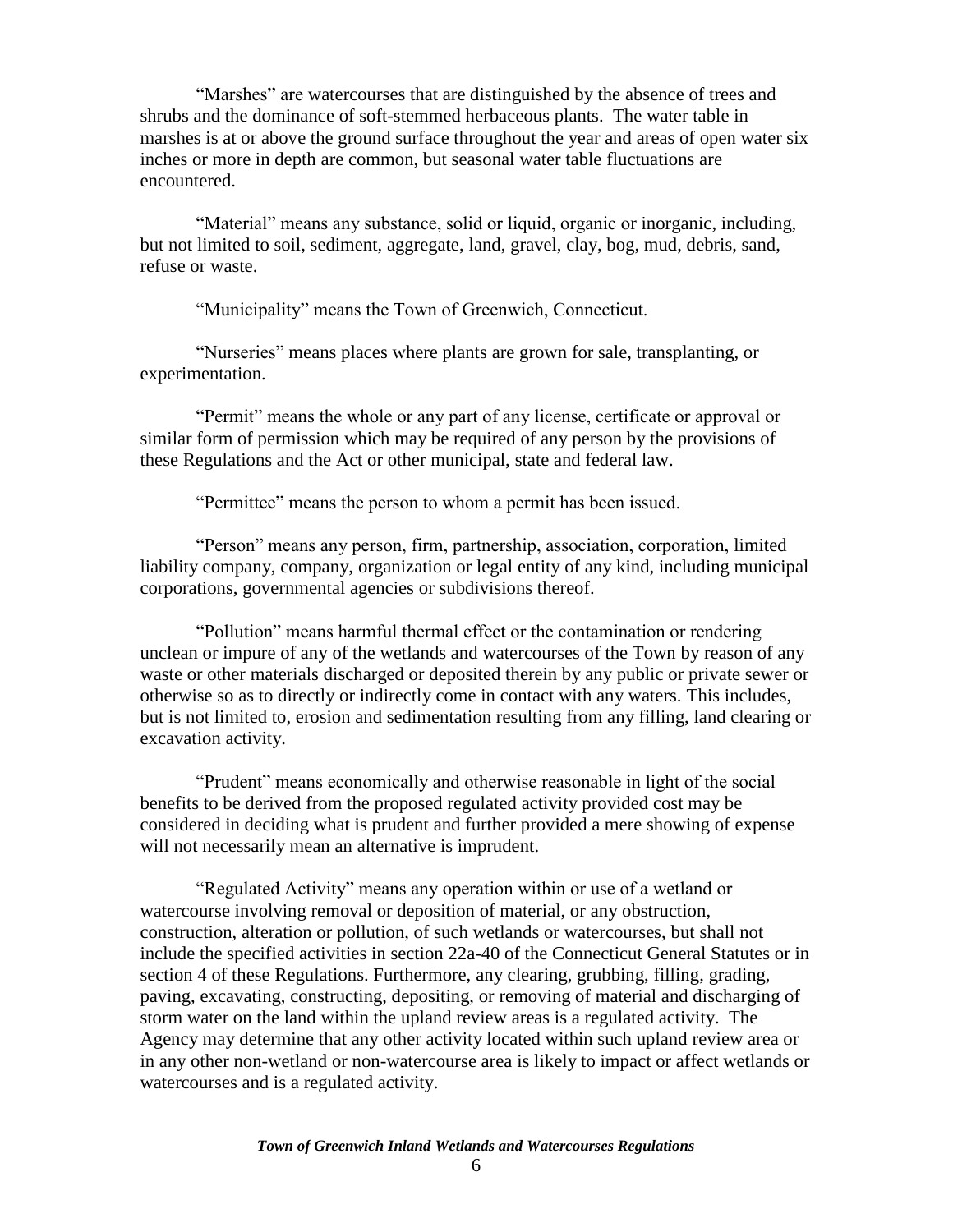"Regulations" means the Inland Wetlands and Watercourses Regulations of the Town of Greenwich, as amended.

"Remove" includes, but shall not be limited to drain, excavate, mine, dig, dredge, suck, bulldoze, drag line or blast.

"Rendering Unclean or Impure" means any alteration of the physical, chemical, or biological properties of any of the waters of the Town, including, but not limited to change in odor, color, turbidity, temperature or taste.

"Significant impact" means any activity, including, but not limited to, the following activities which may have a major effect:

- a. Any activity involving deposition or removal of material which will or may have a substantial effect on the wetland or watercourse or on wetlands or watercourses outside the area for which the activity is proposed.
- b. Any activity which substantially changes the natural channel or may inhibit the natural dynamics of a watercourse system.
- c. Any activity which substantially diminishes the natural capacity of an inland wetland or watercourse to: support aquatic, plant or animal life and habitats; prevent flooding; supply water; assimilate waste; facilitate drainage; provide recreation or open space; or perform other functions.
- d. Any activity which is likely to cause or has the potential to cause substantial turbidity, siltation or sedimentation in a wetland or watercourse.
- e. Any activity which causes substantial diminution of flow of a natural watercourse or groundwater levels of the wetland or watercourse.
- f. Any activity which is likely to cause or has the potential to cause pollution of a wetland or watercourse.
- g. Any activity which damages or destroys unique wetland or watercourse areas or such areas having demonstrable scientific or educational value.

"Soil Scientist" means an individual duly qualified in accordance with the standards set by the Federal Office of Personnel Management.

"Swamps" are watercourses that are distinguished by the dominance of wetland trees and shrubs.

"Submerged lands" means those lands that are inundated by water on a seasonal or more frequent basis.

"Town" means the Town of Greenwich, Connecticut.

*Town of Greenwich Inland Wetlands and Watercourses Regulations*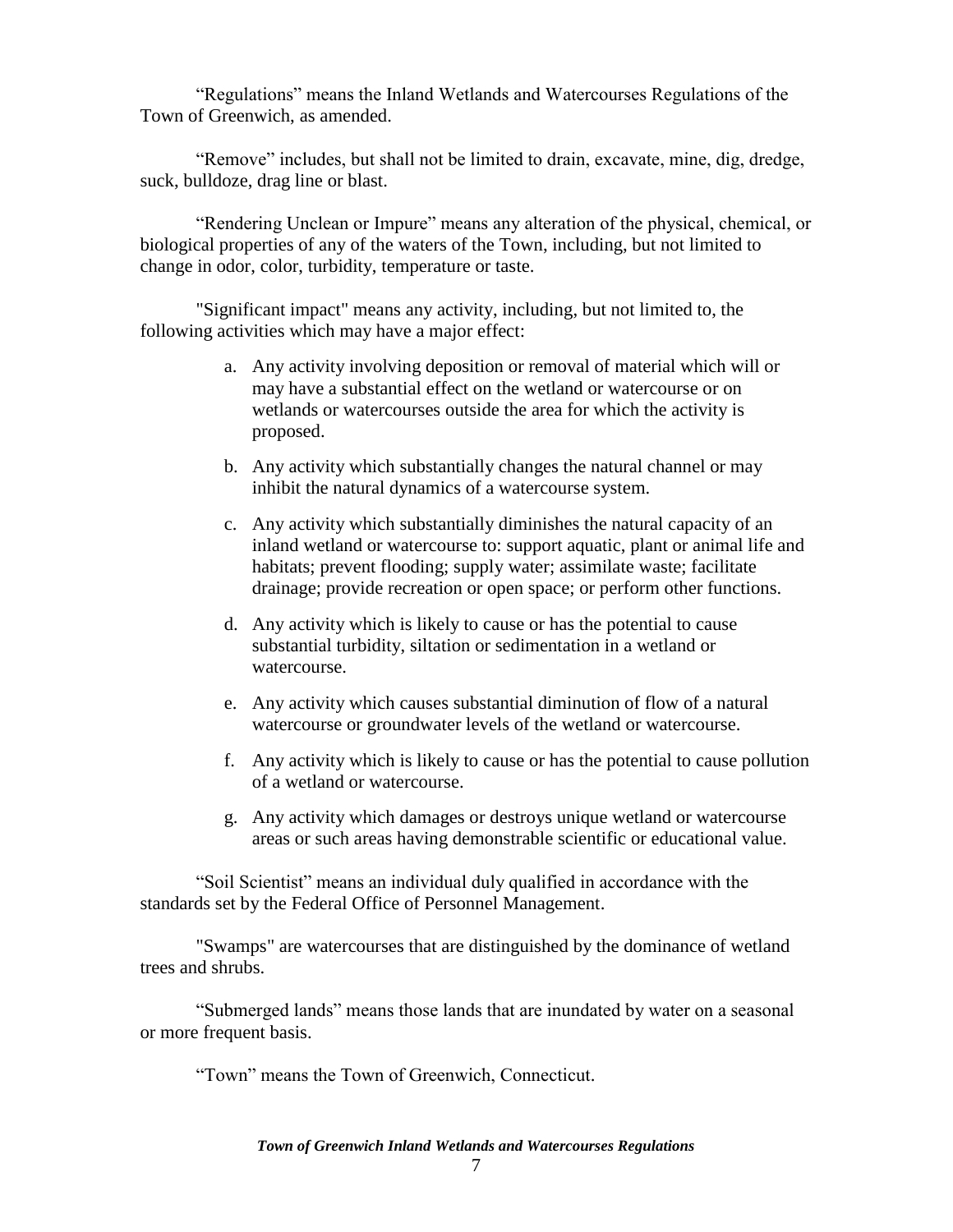"Upland Review Area" means any area:

- a. Within 100 feet measured horizontally from the boundary of any wetland or watercourse not located within any public water supply watershed, or
- b. Within 150 feet measured horizontally from the boundary of any wetland or watercourse, located within any public water supply watershed, or
- c. Within 200 feet measured horizontally from the mean high water mark of any public water supply reservoir, or
- d. Any area defined by the Agency or the Agency's staff after an initial review of materials submitted by an applicant that is greater than the above mentioned distances due to special circumstances that may include, but shall not be limited to: steep slopes, impervious surfaces, topographical features, or any other reason the Agency's staff or Agency may deem necessary to include for the purpose of conducting its review operations.

"Vernal" means appearing or occurring in the spring.

"Vernal Pool" means a seasonal or permanent watercourse in a defined depression or basin that lacks a fish population and supports or is capable of supporting breeding and development of amphibian or invertebrate species recognized as obligate to such watercourses.

"Waste" means sewage or any substance, liquid, gaseous, solid or radioactive, which may pollute or tend to pollute any of the waters of the Town.

**"**Watercourses" means rivers, streams, brooks, waterways, lakes, ponds, marshes, swamps, bogs and all other bodies of water, natural or artificial, vernal or intermittent, public or private, which are contained within, flow through or border upon the Town or any portion thereof, not regulated pursuant to sections 22a-28 to 22a-35 inclusive of the Connecticut General Statutes. For purposes of this section, "watercourses" include aquatic, plant or animal life, and habitats, in watercourses.

<span id="page-8-0"></span>**"**Wetlands" means land, including submerged land as defined in this section, not regulated pursuant to sections 22a-28 to 22a-35 inclusive of the Connecticut General Statutes*,* which consist of any of the soil types designated as poorly drained, very poorly drained, alluvial and floodplain by the National Cooperative Soils Survey, as it may be amended from time to time, of the Natural Resource Conservation Service of the U. S. Department of Agriculture (USDA). Such areas may include filled, graded, or excavated sites that possess an aquic (saturated) soil moisture regime as defined by the USDA Cooperative Soil Survey. For purposes of this section, "wetlands" include aquatic, plant or animal life, and habitats, in wetlands.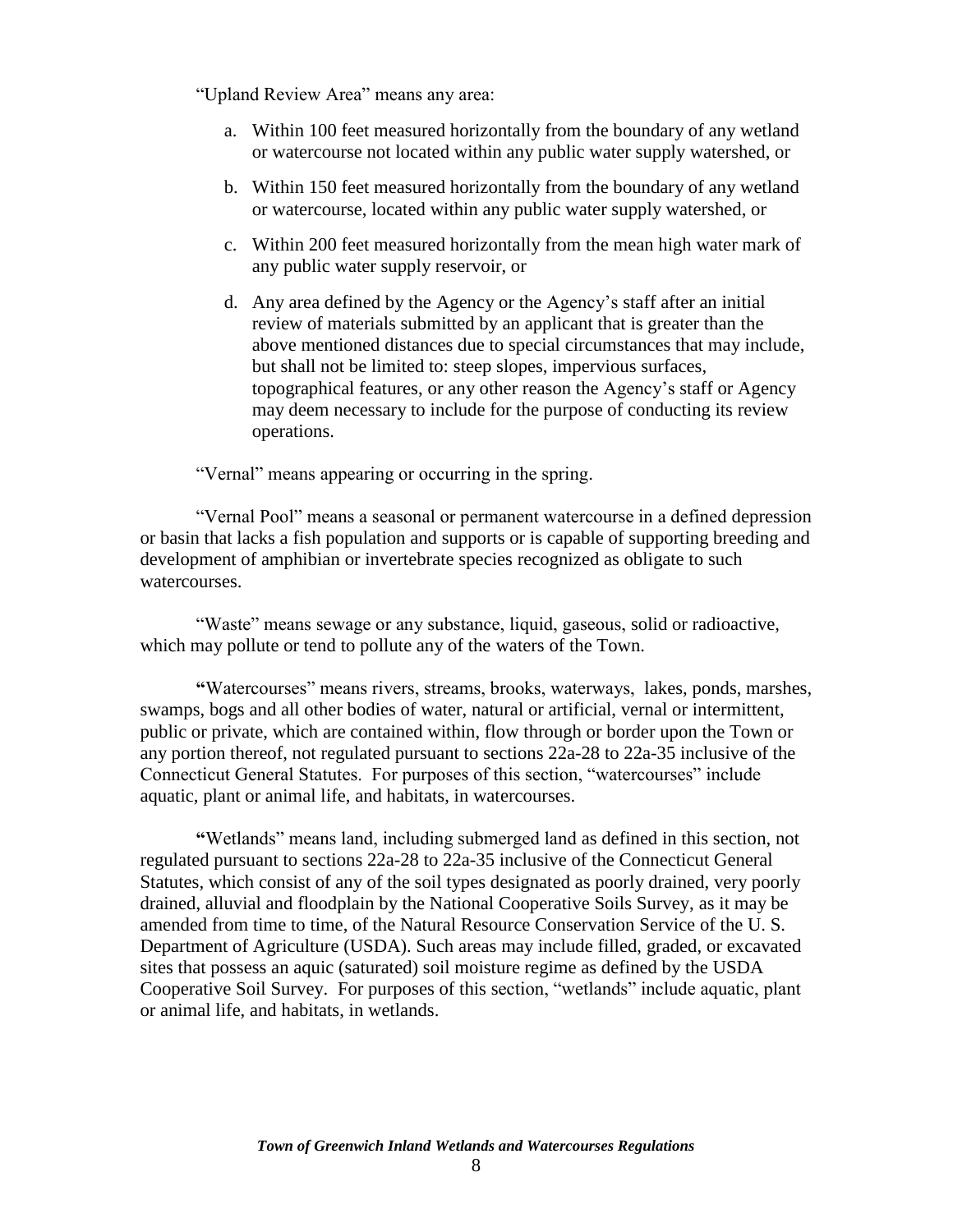### **SECTION 3: INVENTORY OF INLAND WETLANDS AND WATERCOURSES**

**Section 3.1** The map entitled "Inland Wetlands and Watercourses Map, Greenwich, Connecticut" (hereinafter "Map") indicates the general location and boundaries of inland wetlands and the general location of watercourses. Copies of this map are available for inspection at the office of the Town Clerk or the Agency. In all cases, the actual character of the land, the distribution of wetland soil types and location of watercourses shall determine the precise location of wetlands and watercourses. In the absence of site-specific delineations of wetland soils and watercourses, the Agency may use aerial photography, Geographic Information System data, remote sensing imagery, resource mapping, soils maps, site inspection observations, its records or other information in determining the general location of the boundaries of wetlands and watercourses.

**Section 3.2** The Agency shall maintain a current inventory of wetlands and watercourses within the town. The Agency may amend its Map and records as more accurate information become available.

**Section 3.3** Any person may petition the Agency for an amendment to the Map. Petitioners shall bear the burden of proof for all requested map amendments. Such proof may include, but not be limited to, aerial photography, remote sensing imagery, resource mapping or other available information.

**Section 3.4** All amendments of the Map are subject to the public hearing process outlined in section 15 of these Regulations.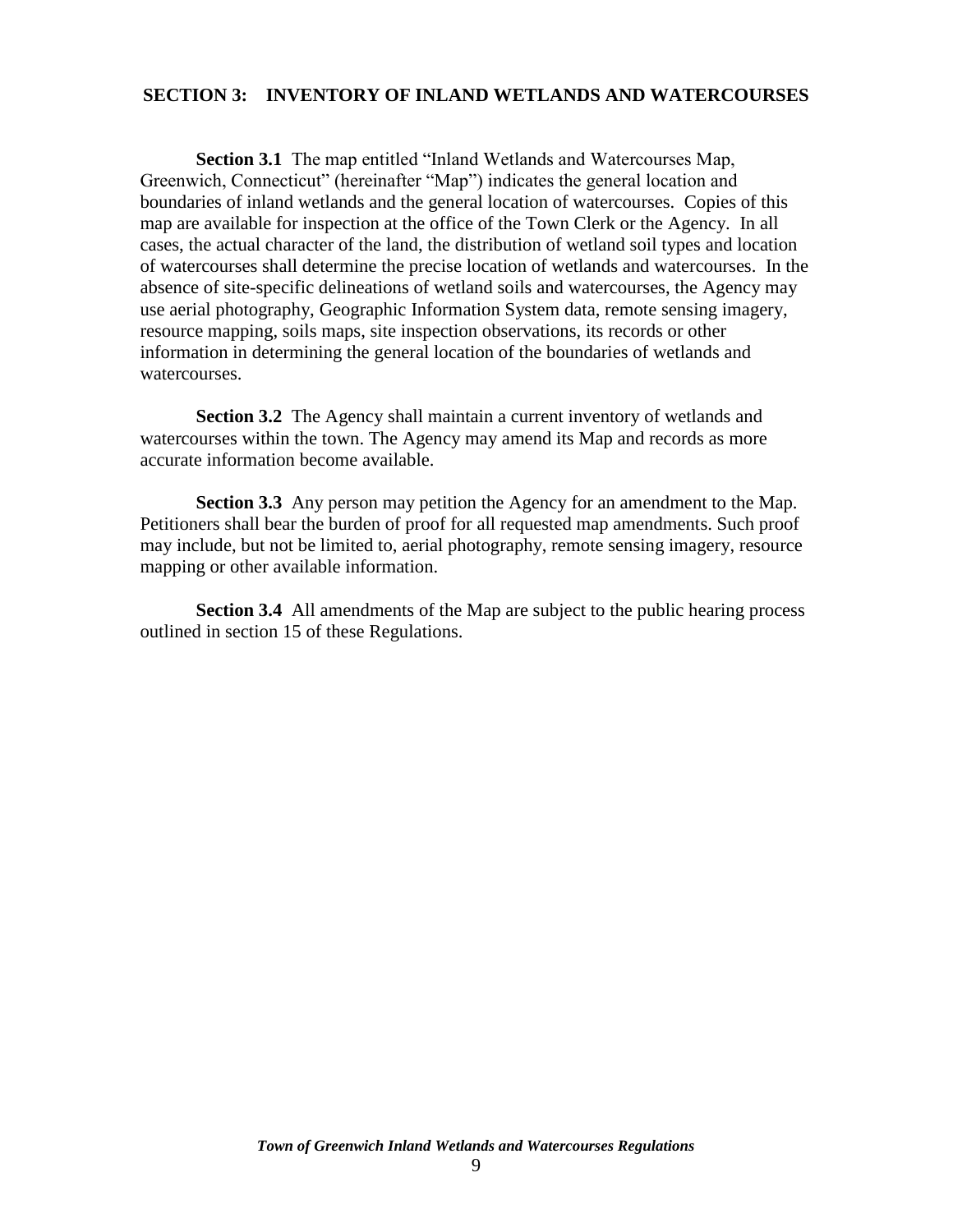## **SECTION 4: PERMITTED OPERATIONS AND NON-REGULATED USES**

**Section 4.1** To carry out the purposes of this section, any person proposing to carry out a permitted or non-regulated operation and use of a wetland or watercourse that may disturb the natural and indigenous character of the wetland or watercourse shall, prior to commencement of such operation and use, notify the Agency on a form provided by it, and provide the Agency with sufficient information to enable it to properly determine that the proposed operation and use is a permitted or non-regulated use of the wetland or watercourse. The Agency shall rule that the proposed operation and use, or a portion of it, is a permitted or a non-regulated operation and use, or that a permit is required. Such ruling shall be in writing, shall state the factual bases for the ruling, and shall be made no later than the next regularly scheduled meeting of the Agency following the meeting at which the request was received. The Agency encourages the use of best management practices by those who conduct permitted and non-regulated operations and uses in order to minimize adverse impacts on wetlands and watercourses.

**Section 4.2** The following operations and uses shall be permitted in inland wetlands and watercourses as of right:

- a. Grazing, farming, nurseries, gardening, harvesting of crops and farm ponds of three acres or less which farm ponds are essential to the farming operation, and activities conducted by, or under the authority of the Department of Energy and Environmental Protection, for the purposes of wetland or watercourse restoration, enhancement or mosquito control. The provisions of this subsection shall not be construed to include road construction or the erection of buildings not directly related to the farming operation, relocation of watercourses with continual flow, filling or reclamation of wetlands or watercourses with continual flow, clear cutting of timber except for the expansion of agricultural cropland, or the mining of topsoil, peat, sand, gravel or similar material from wetlands or watercourses for the purposes of sale;
- b. A residential home  $(A)$  for which a building permit has been issued or  $(B)$  on a subdivision lot, provided the permit has been issued or the subdivision has been approved by a municipal planning, zoning or planning and zoning commission as of the effective date of promulgation of the municipal regulations pursuant to Subsection (b) of section 22a-42a, or as of July 1, 1974, whichever is earlier, and further provided no residential home shall be permitted as of right pursuant to this subsection unless the permit was obtained on or before July 1, 1987;
- c. Uses incidental to the enjoyment and maintenance of a residential property, such property defined as equal to or smaller than the largest lot site permitted anywhere in the municipality. Such incidental uses shall include maintenance of existing structures and landscaping, as defined in these Regulations, but shall not include removal or deposition of material from or into a wetland or watercourse, or diversion or alteration of a watercourse;
- d. Boat anchorage or mooring, not to include dredging;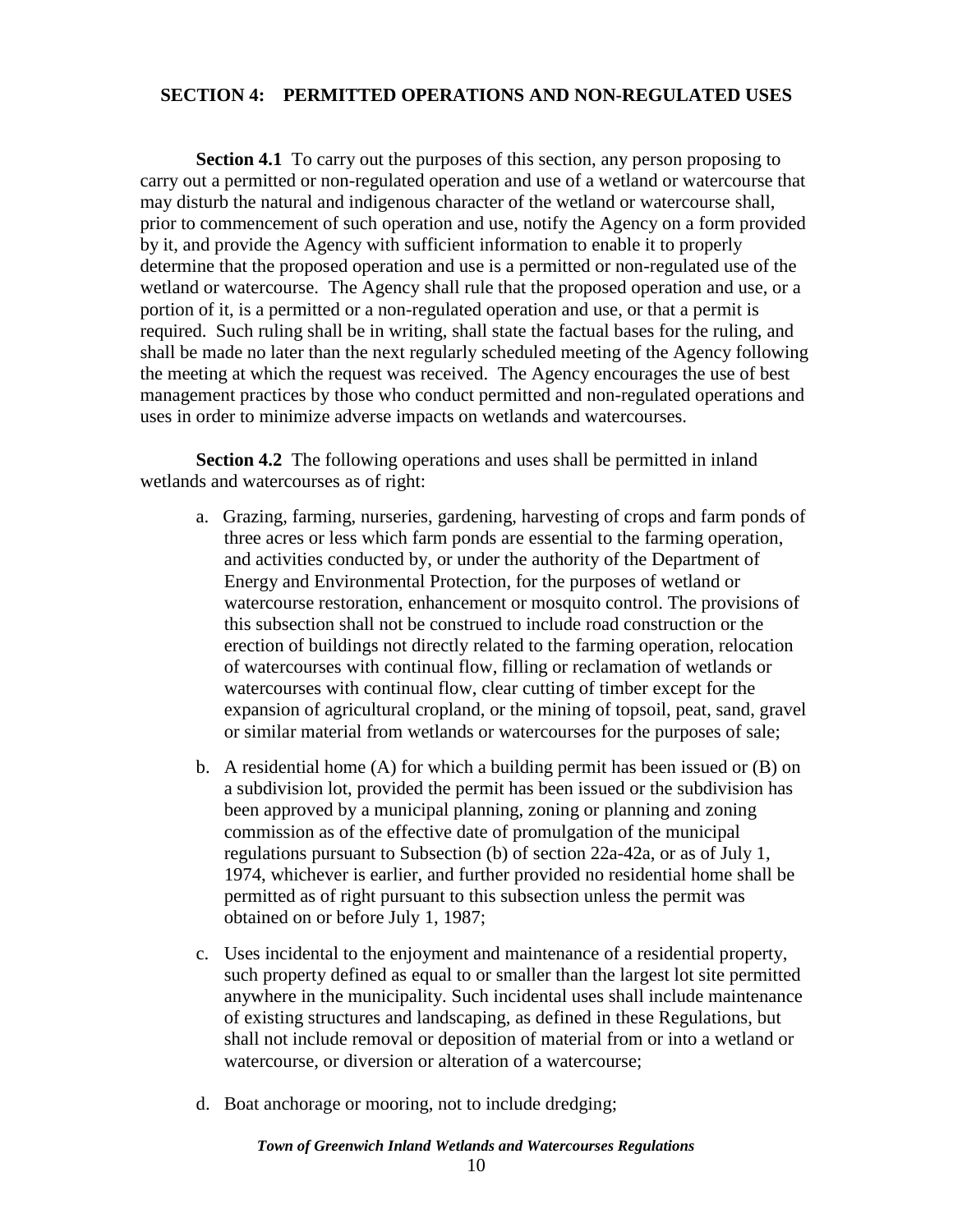- e. Construction and operation, by water companies as defined by section 16-1 of the Connecticut General Statutes or by municipal water supply systems as provided for in Chapter 102 of the Connecticut General Statutes, of dams, reservoirs and other facilities necessary to the impounding, storage and withdrawal of water in connection with public water supplies, except as provided in sections 22a-401 and 22a-403 of the Connecticut General Statutes;
- f. Maintenance relating to any drainage pipe which existed before the effective date of any municipal regulations adopted pursuant to section 22a-42a of the Connecticut General Statutes or July 1, 1974, whichever is earlier, provided such pipe is on property which is zoned as residential but which does not contain hydrophytic vegetation. For purposes of this subsection, "maintenance" means the removal of accumulated leaves, soil, and other debris whether by hand or machine, while the pipe remains in place; and
- g. Withdrawals of water for fire emergency purposes.

**Section 4.3** The following operations and the uses shall be permitted as nonregulated uses in inland wetlands and watercourses, provided they do not disturb the natural and indigenous character of the wetland or watercourse by removal or deposition of material, alteration or obstruction of water flow or pollution of the wetland or watercourse:

- a. Conservation of soil, vegetation, water, fish, shellfish, wildlife. Such operation or use may include, but is not limited to, minor work to control erosion, or to encourage proper fish, wildlife and silviculture management practices;
- b. Outdoor recreation including the use of play and sporting areas, golf courses, field trials, nature study, hiking, horseback riding, swimming, skin diving, camping, boating, water skiing, trapping, hunting, fishing and shell fishing where otherwise legally permitted and regulated; and
- c. The installation of a dry hydrant by or under the authority of a municipal fire department, provided such dry hydrant is only used for firefighting purposes and there is no alternative access to a public water supply. For the purposes of this section, "dry hydrant" means a non-pressurized pipe system that: (A) is readily accessible to fire department apparatus from a proximate public road, (B) provides for the withdrawal of water by suction to such fire department apparatus, and (C) is permanently installed into an existing lake, pond or stream that is a dependable source of water.

**Section 4.4** All activities in wetlands or watercourses involving filling, excavating, dredging, clear cutting, clearing, or grading or any other alteration or use of a wetland or watercourse not specifically permitted by this section and otherwise defined as a regulated activity by these Regulations shall require a permit from the Agency in accordance with section 6 of these Regulations.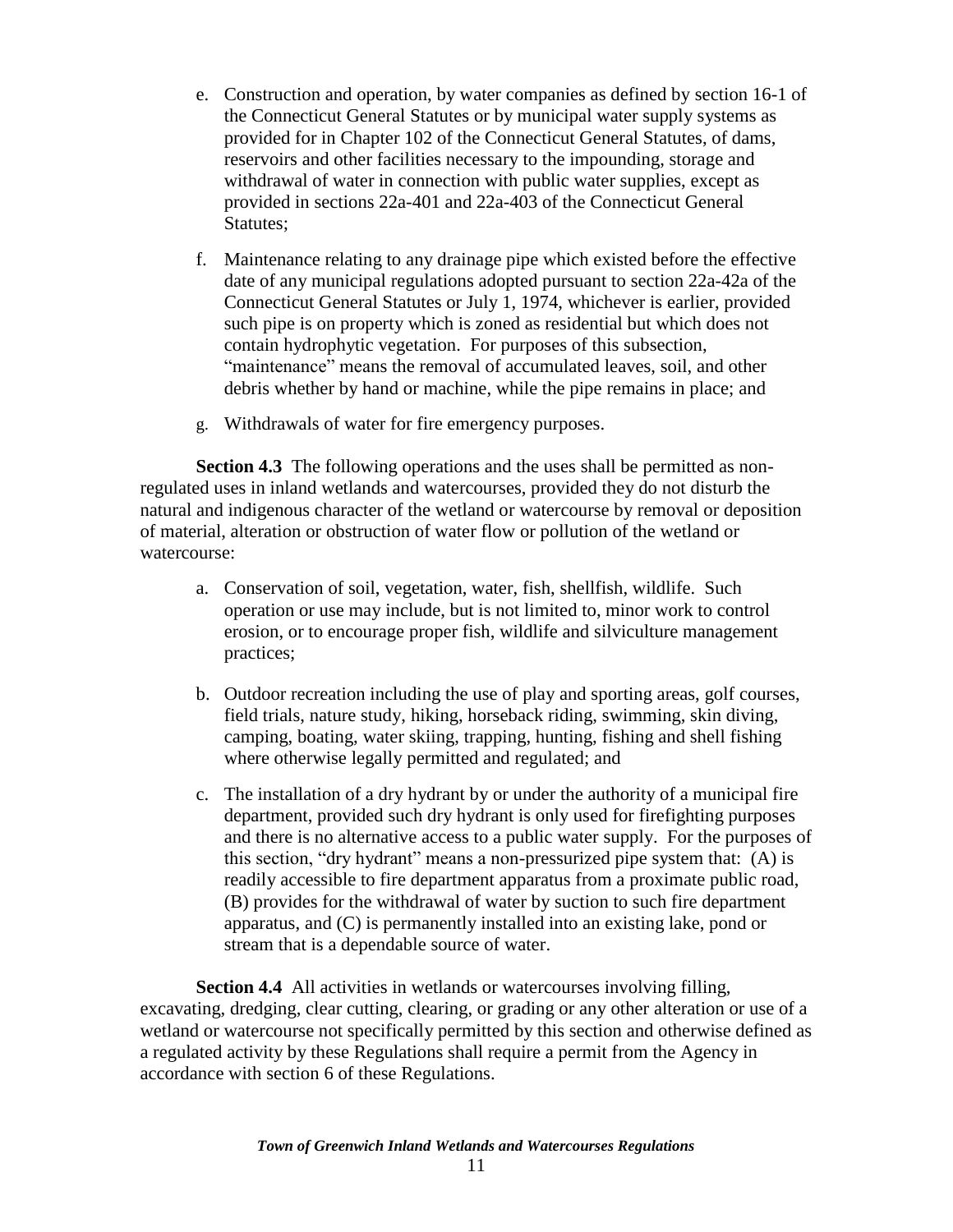## **SECTION 5: ACTIVITIES REGULATED EXCLUSIVELY BY THE COMMISSIONER OF ENERGY AND ENVIRONMENTAL PROTECTION**

**Section 5.1** The Commissioner of Energy and Environmental Protection shall have exclusive jurisdiction over:

- a. Regulated activities in or affecting wetlands or watercourses, undertaken by any department, agency or instrumentality of the State of Connecticut, except any local or regional board of education, pursuant to sections 22a-39 or 22a-45a of the Connecticut General Statues;
- b. Tidal wetlands designated and regulated pursuant to sections 22a-28 through 22a-35 of the Connecticut General Statutes, as amended;
- c. Activities authorized under a dam repair or removal order issued by the Commissioner of Energy and Environmental Protection under section 22a-402 of the Connecticut General Statutes or a permit issued by the Commissioner of Energy and Environmental Protection under sections 22a-403 of the Connecticut General Statutes. Any person receiving such dam repair or removal order or permit shall not be required to obtain a permit from a municipal wetlands agency for any action necessary to comply with said dam order or to carry out the activities authorized by said permit; and
- d. The discharge of fill or dredged materials into the wetlands and watercourses of the state pursuant to section 401 of the Federal Clean Water Act, as amended, for activities regulated by the U.S. Army Corps of Engineers under section 404 of the Federal Clean Water Act.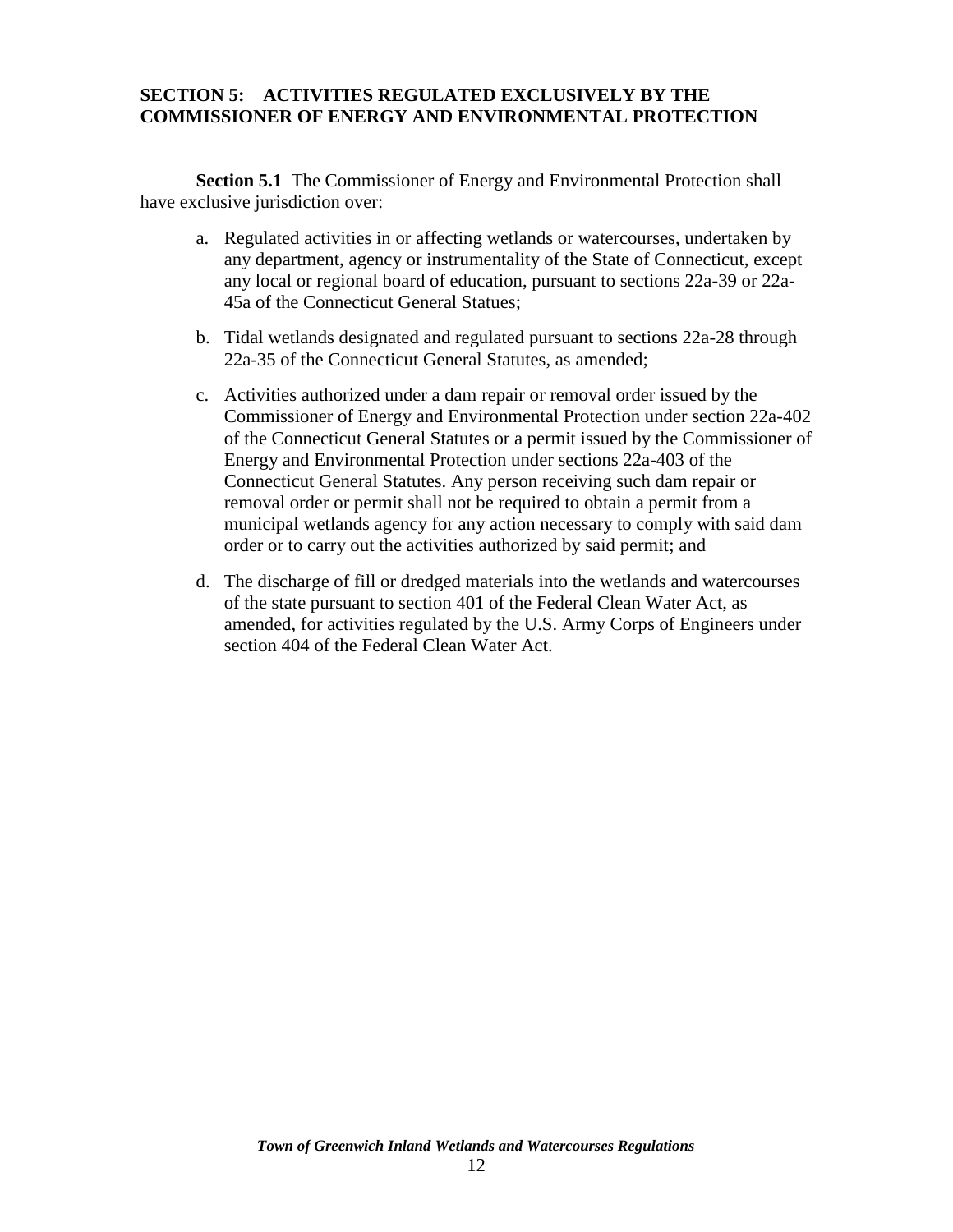## **SECTION 6: REGULATED ACTIVITIES TO BE LICENSED**

**Section 6.1** No person shall conduct or maintain a regulated activity without first obtaining a permit for such activity from the Inland Wetland and Watercourses Agency of the Town of Greenwich.

**Section 6.2** Any person found to be conducting or maintaining a regulated activity without the prior authorization of the Agency, or violating any other provision of these Regulations, shall be subject to the enforcement proceedings and penalties prescribed in section 14 of these Regulations and any other remedies as provided by law.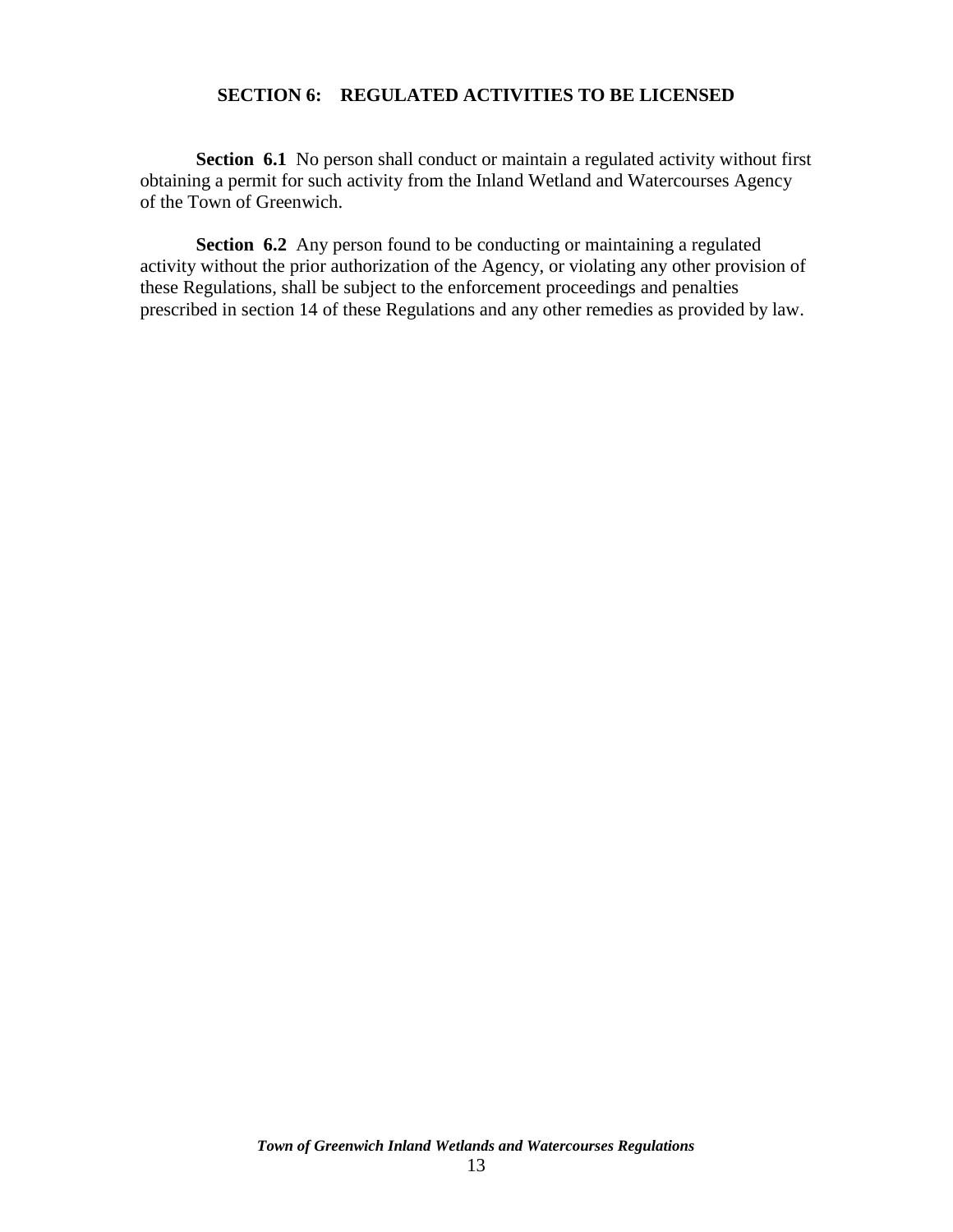#### **SECTION 7: APPLICATION REQUIREMENTS**

**Section 7.1** Any person intending to conduct, or cause to be conducted, a regulated activity, or to renew, extend or modify a permit, shall, prior to the commencement of such activity, apply for a permit on a form provided by the Agency. Application forms may be obtained in the office of the Agency. The application shall contain the information described in this section and any other information the Agency may reasonably require. The Agency or its staff may also, at its discretion, waive or modify the requirements set forth below. Applicants are encouraged to consult with the staff of the Agency to determine which, if any, of the requirements are not required. Approved waivers and/or modifications of these requirements shall not be construed as a basis to find an application incomplete.

**Section 7.2** If an application to the Town of Greenwich Planning and Zoning Commission for subdivision or re-subdivision of land, or Site Plan Approval, Special Permit or special exceptions, involves land containing a wetland or watercourse, the applicant shall, in accordance with CGS sections 8-3(g), 8-3c, or 8-26, as applicable, submit an application for a permit to the Agency in accordance with this section, no later than the day the application is filed with such Planning and Zoning Commission.

**Section 7.3** A prospective applicant may request the Agency to determine whether or not a proposed activity qualifies for a review by a duly authorized Agent, the Agency, or involves a significant impact activity. Activities eligible for review and approval by the Agency's duly authorized Agent are generally smaller in scope and shall not include any activities in a wetland or watercourse. "Significant impact activities" are further defined in section 2.1 of these Regulations.

**Section 7.4** In the case where an activity qualifies for duly authorized Agent review, the applicant shall submit the original and three collated copies of the application and supporting documentation in written and electronic form. Applications to be reviewed by the Agency require the applicant to submit, in written and electronic form, the original and eleven collated copies of all application materials unless otherwise directed, in writing, by the Agency or its staff. The Agency reserves the right to request additional copies, as needed.

**Section 7.5** Applications shall contain such information as is necessary for a fair and informed determination therein by the Agency or its duly authorized Agent. All information submitted in the application for review shall be considered factual and binding. Omission of information or submission of incorrect information shall be sufficient grounds for the revocation of any permit issued under these Regulations and/or for penalties to be imposed in accordance with section 14 of these Regulations.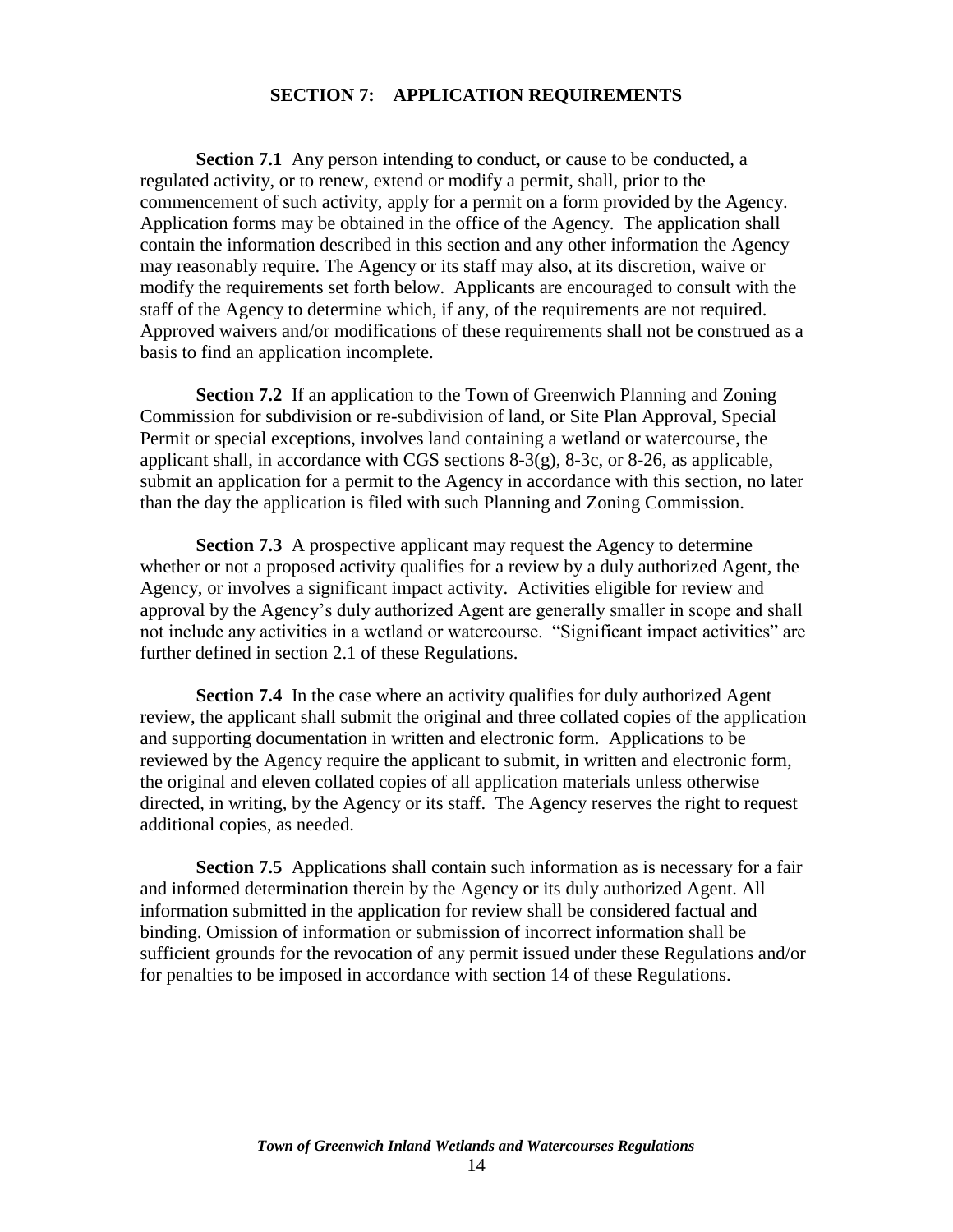**Section 7.6** All applicants shall certify whether:

- a. Any portion of the property on which the regulated activity is proposed is located within 500 feet of the boundary of an adjoining municipality;
- b. Traffic attributable to the completed project on the site will use streets within the adjoining municipality to enter or exit the site;
- c. Sewer or water drainage from the project site will flow through and impact the sewage or drainage system within the adjoining municipality;
- d. Water run-off from the improved site will impact streets or other municipal or private property within the adjoining municipality;
- e. Any portion of the property is within the watershed of any water company which has filed a Watershed Boundary Map on the land records and at the office of the Agency.

**Section 7.7** All applications shall include the following information in writing on an application form provided by the Agency:

- a. The applicant's name, mailing address, telephone number, and email address. If the applicant is not the owner, written consent of the land owner to the proposed activity set forth in the application shall be provided;
- b. The owner's name, mailing address, telephone number, and email address. If the owner is a corporation or other non-individual entity, the name, address, email, and phone number of a principal shall be included;
- c. Applicant's interest in the land;
- d. A brief description of the proposed regulated activity as it relates to wetlands and/or watercourses;
- e. Statement by the applicant that he or she is familiar with all the information provided in the application and is aware of the penalties for obtaining a permit through deception or through inaccurate or misleading information; and
- f. Authorization for the members and agents of the Agency to inspect the property, at reasonable times both before and after a final decision has been issued, while the regulated activities are being conducted, and at any time thereafter up to and including the period of time in which the applicant's bond is in effect in order to ensure that the activities are being conducted in accordance with the permit.

**Section 7.8** Submission of the appropriate application fee based on the fee schedule as established in section 19 of these Regulations.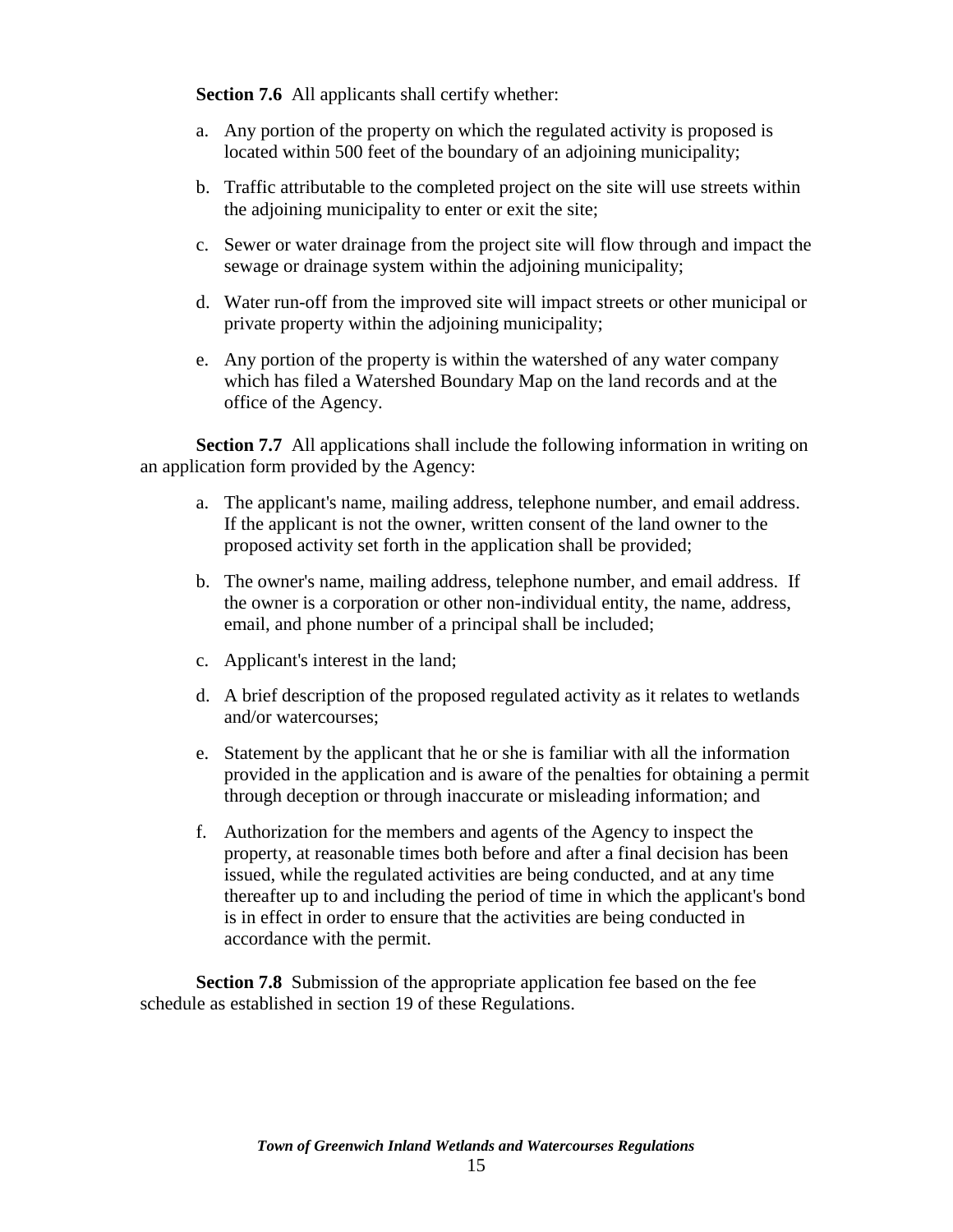**Section 7.9** Applications to conduct regulated activities subject to review by a duly authorized Agent shall, at a minimum, include the following information in addition to the requirements of section 7.7 and 7.8:

- a. Description of the existing site conditions and purpose and description of the proposed activity, erosion and sedimentation controls and other management practices as applicable;
- b. A site plan prepared by an appropriate professional with sufficient detail to accurately depict existing and proposed conditions and erosion and sedimentation controls, as warranted;
- c. Wetlands shall be delineated by a certified soil scientist and a soils report shall be submitted indicating the series of flags for each wetland area, the on-site soil types, and a sketch depicting his or her work. Watercourses shall be delineated by a certified soil scientist, ecologist, geologist, wetland scientist, or other qualified professional. The flags delineating these features shall be located and depicted on a map by a licensed surveyor;
- d. A location map at a scale of  $1''=1,000'$  showing the location of the land which is the subject of the proposed activity;
- e. Recent photographs of the areas in question from multiple angles sufficient to illustrate all pertinent aspects of the proposed activities and potential impacts. The photos shall be labeled and cross referenced on a reduced copy of the site plan;
- f. GIS map of the subject property, in color and sized to fit 8.5"X11" paper;
- g. Names and addresses of adjoining property owners, including those across the street, as listed in the records of the Greenwich Tax Assessor. If land abutting or across the street from the subject property is a "common interest community," as defined in Chapter 828 of the Connecticut General Statutes, and a unit owners' association has been organized for such common interest community, the applicant need only submit the name of the unit owners' association;
- h. Copy of Certificates of Mailing to the property owners identified in 7.9.g. and a copy of the letter sent to inform the property owners of the pending application;
- i. Copy of the record card from the Tax Assessor's office;
- j. A completed DEEP reporting form. The Agency shall revise or correct the information provided by the applicant, as may be necessary, and shall submit the form to the Commissioner of Energy and Environmental Protection in accordance with section 22a-39-14 of the Regulations of Connecticut State Agencies;
- k. Evidence of compliance with the Town of Greenwich Drainage Manual; and
- l. Other documentation deemed necessary for review by the duly authorized Agent.

*Town of Greenwich Inland Wetlands and Watercourses Regulations*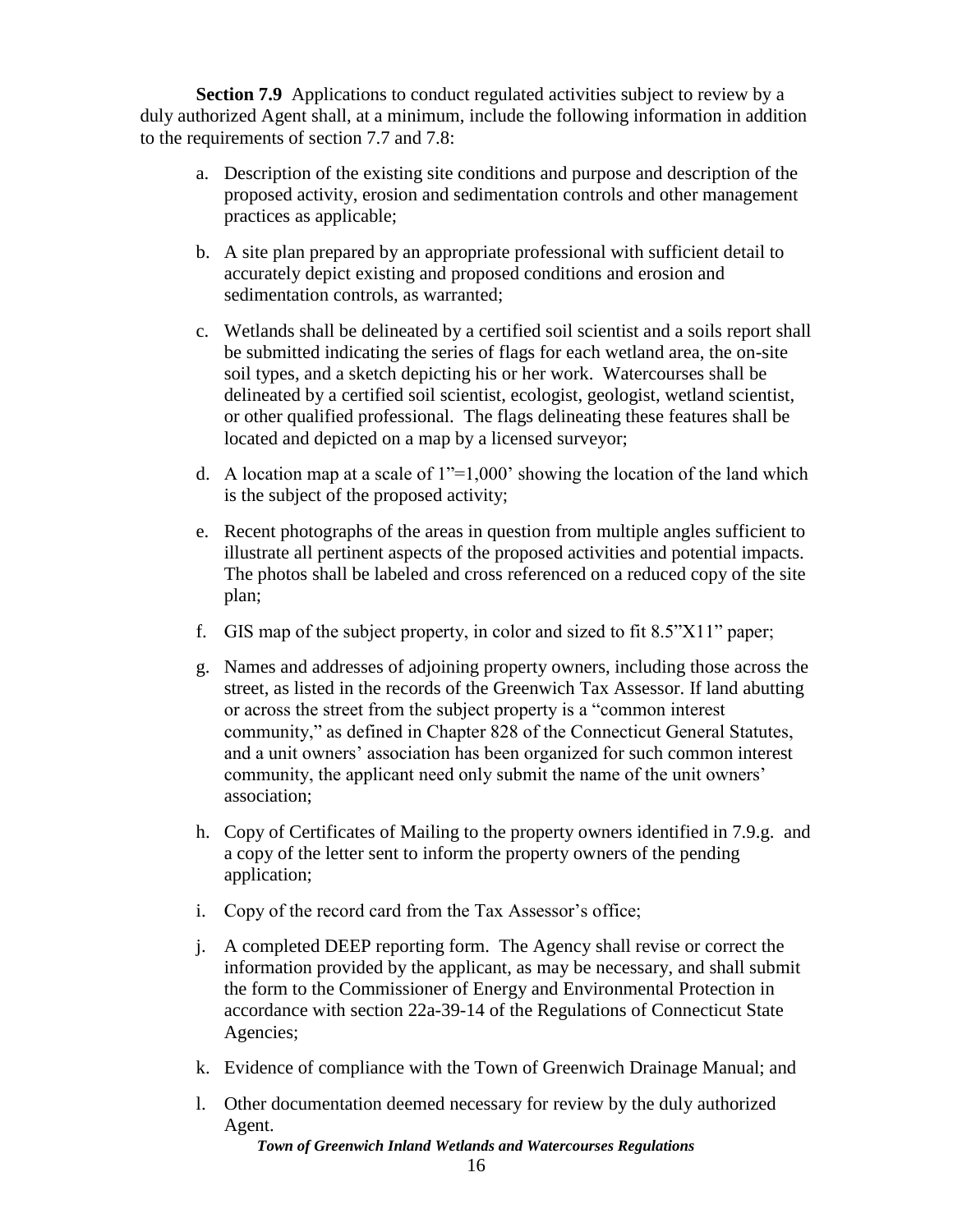**Section 7.10** Applications to conduct regulated activities subject to review by the Agency, but not deemed to include significant impacts shall, at a minimum, include the following information in addition to the requirements of sections 7.7, 7.8 and 7.9:

- a. Project narrative describing the proposed activity and its purpose, erosion and sedimentation controls and another management practices, and mitigation measures which may be considered as a condition of issuing a permit for the proposed regulated activity including, but not limited to, measures to (1) prevent or minimize pollution or other environmental damage, (2) maintain or enhance existing environmental quality, and/or (3) in the following order of priority: restore, enhance, and create productive wetland or watercourse resources;
- b. Site plans showing existing and proposed conditions, prepared by licensed professionals, at a scale of 1"=50' or larger showing features including property boundaries, site improvements, tree line, trees greater than 6 inches dbh within the proposed limit of disturbance, limits of wetlands and watercourses on-site and as practical, off-site within 100, 150, or 200 feet, as prescribed in section 2.1 "Upland Review Area" of these Regulations, topographic information at two foot intervals; easements, stonewalls, drainage structures, utilities, trees to be removed and/or protected, and identifying any further activities associated with or reasonably related to the proposed regulated activities which are made inevitable by the proposed regulated activity and which may have an impact on wetlands or watercourses. Each map shall have a title block, north arrow, scale, and when the parcel is vacant, the number of the nearest telephone pole;
- c. Site plans as described above reduced to fit 11"X17 ledger paper;
- d. Erosion and Sedimentation Control Plan showing limits of sediment barriers, limits of clearing, phasing, sediment basins, stockpile areas, anti-tracking pads, protection at drainage structures, protection of proposed infiltration areas, site specific construction sequence, detail specifications, and other methods and specifications of erosion and sediment control, as warranted;
- e. Alternative(s) considered and subsequently rejected by the applicant diagramed on site plans or drawings;
- f. A biological narrative describing the site, its wetlands and watercourses, and the effect the proposed activity may have on those wetlands and watercourses. The narrative shall also include measures utilized to avoid, minimize, or mitigate such impacts and shall discuss the alternatives considered, their respective impacts on the wetlands and watercourses, and why they were disqualified. The report shall be prepared and signed by a wetland scientist, ecologist, or other professional qualified to make such assessments; and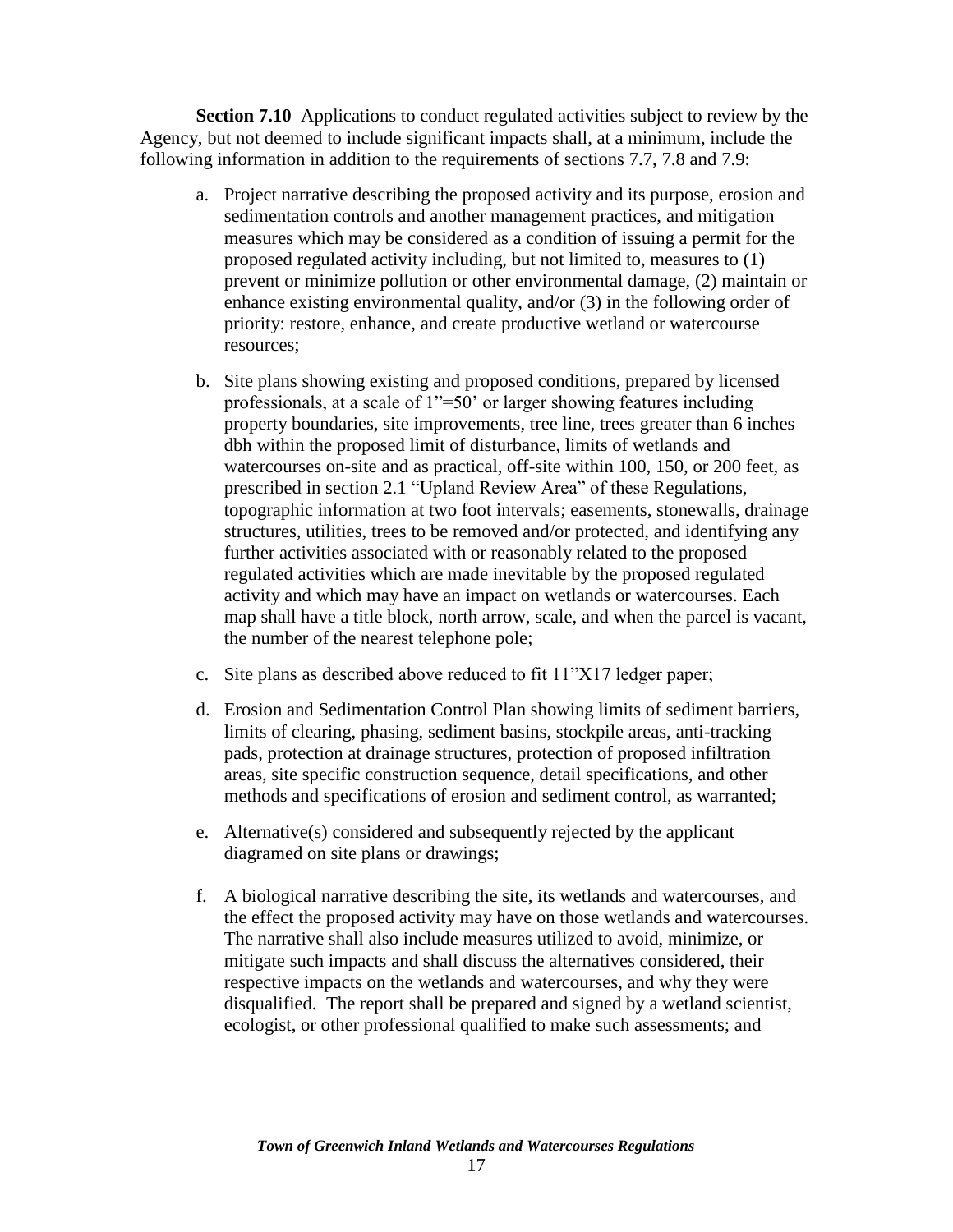g. Additional information as required by the Agency or its staff deemed necessary to the understanding of what the applicant is proposing. This information may be required at any time prior to the issuance of a decision on an application for a permit, or in the case of an application on which a public hearing is conducted, at any time prior to the close of the public hearing, the Agency may require the applicant to provided additional information about the land or regulated activity which is the subject of the application.

**Section 7.11** Applications to conduct regulated activities subject to review by the Agency that may a include significant impact activity shall include, at a minimum, the following information in addition to the requirements of sections 7.7, 7.8, 7.9 and 7.10:

- a. Envelopes, preaddressed to such owners listed in section 7.9 g above, submitted not later than five (5) days following the date on which the Agency sets the matter down for a hearing. Prepared envelopes shall also be provided by the applicant if a public hearing is otherwise warranted in accordance with section 9.1 of these Regulations;
- b. Site plans for the proposed activity and the land which will be affected thereby which show existing (A-2 or T-2 topographic survey) and proposed conditions, wetland and watercourse boundaries, upland review areas, existing and proposed land contours, boundaries of land ownership, proposed alterations and uses of wetland and watercourses, and other pertinent features of the land and the proposed activity, prepared by a professional engineer, land surveyor, architect or landscape architect licensed by the state, or by such other qualified professional. The map shall be at a scale as the Agency may deem suitable for the review of the project. All maps shall be signed and sealed by the licensed professional responsible for their preparation;
- c. Engineering reports, analysis and additional drawings to fully describe the proposed activity including any construction, structures, filling, excavation, drainage or hydraulic modifications to watercourses and the proposed Erosion and Sedimentation Control Plan. All reports shall be signed and sealed by the Connecticut licensed professional engineer responsible for their preparation;
- d. Biological evaluation based upon a methodology acceptable to the Agency, prepared by a wetland scientist, ecologist, or other qualified professional that provides a description of the ecological communities, functions, and values of the wetlands, watercourses, and Upland Review Area involved with the application. The report should also describe the extent of the presence of plant species commonly associated with wetlands and watercourses. Description of how the proposed activities will change, diminish, or enhance the ecological communities and functions of the wetlands, watercourses, and/or upland review area involved in the application and each alternative. Narrative detailing why each alternative was deemed neither feasible nor prudent shall be included. The report shall be signed by the professional responsible for its preparation;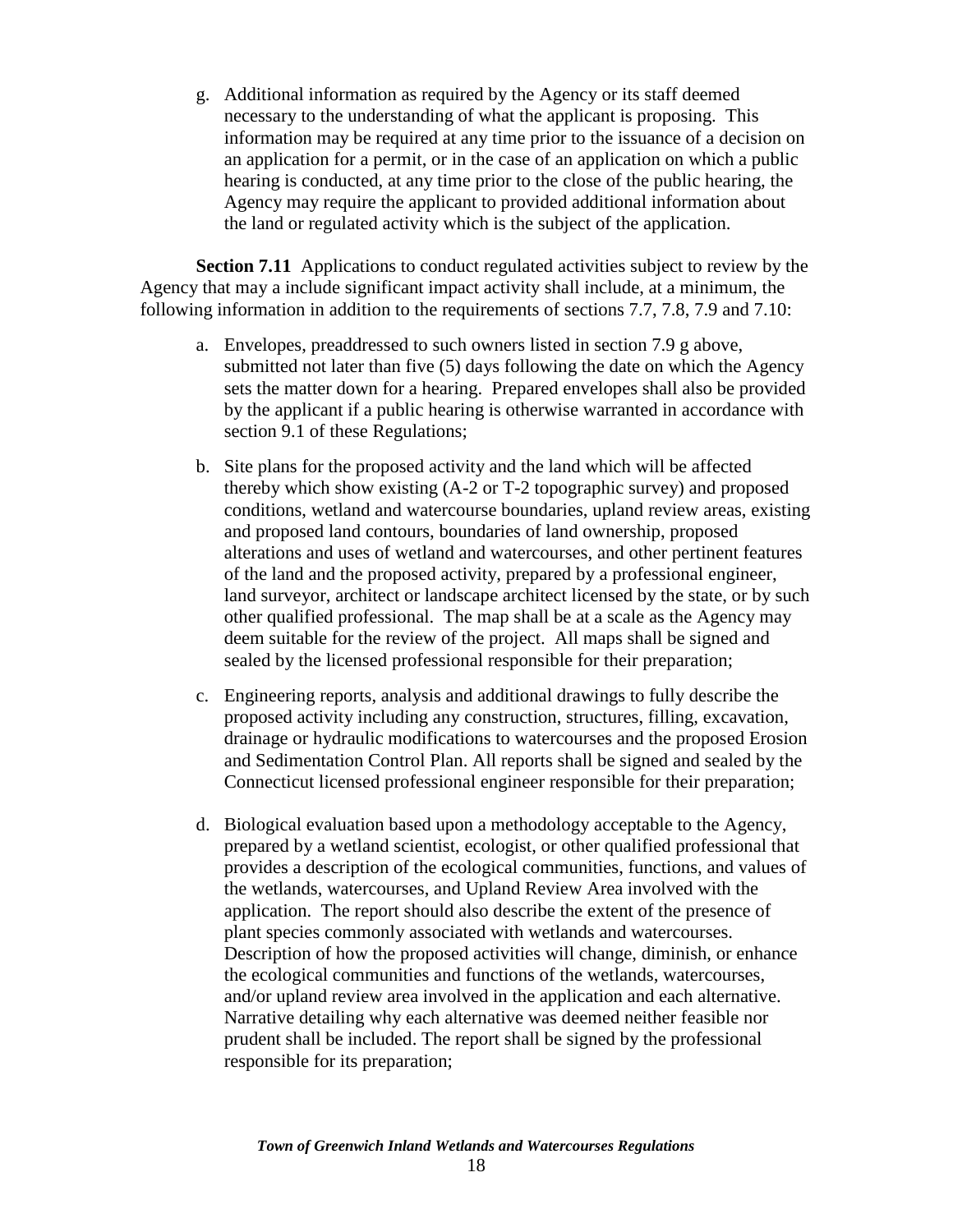- e. Management practices and other measures designed to mitigate the impact of the proposed activity. Such measures could include, but need not be limited to, plans or actions that avoid destruction or diminution of the wetland and/or watercourse functions, recreational uses, and natural habitats; that prevent flooding, degradation of water quality, erosion and sedimentation, obstruction of drainage; safeguard water resources; provide for wetland/watercourse habitat and functions and other legal measures designed to preserve and protect adjacent wetland and watercourse areas and natural buffers; and
- f. Watercourse characteristics and impacts if the Agency has reason to believe the proposed activities may potentially affect a watercourse, the applicant shall submit quantitative information of water quality and quantity relative to the present character both upstream and downstream of the watercourse on the subject property, including the comparison of existing and anticipated discharges where downstream flooding is a consideration, and the projected impact, including storm water impacts, of the proposed activity upon the watercourse.

**Section 7.12** The Agency's duly authorized Agent shall be empowered to temporarily authorize regulated activities in an emergency upon receipt of a qualifying application. Any activity authorized pursuant to this section shall be reviewed by the Agency at its next regularly scheduled meeting. The Agency may ratify such temporary authorization and issue a permit approving the same, or may seek additional information or impose such additional special conditions as it may deem appropriate.

**Section 7.13** Any application to renew, extend or modify an existing permit shall be filed with the Agency in accordance with section 8 of these Regulations at least sixtyfive (65) days prior to the expiration date of the permit. Any application to renew, extend or amend such an existing permit shall contain the information required under this section of these Regulations provided:

- a. The application may incorporate the documentation and record of the prior application;
- b. The application shall describe the extent of work completed at the time of filing and the schedule for completing the activities authorized in the permit;
- c. The application shall state the reason why the authorized activity was not initiated or completed within the time specified in the permit;
- d. The application shall describe any changes in facts or circumstances involved with or affecting wetlands or watercourses or use of the land for which the permit was issued; and
- e. The Agency may, prior to the expiration of a permit, accept an untimely application to renew such permit if the authorized activity is ongoing and allow the continuation of work beyond the expiration date if, in its judgment, the permit is likely to be renewed and the public interest or environment will be best served by not interrupting the activity.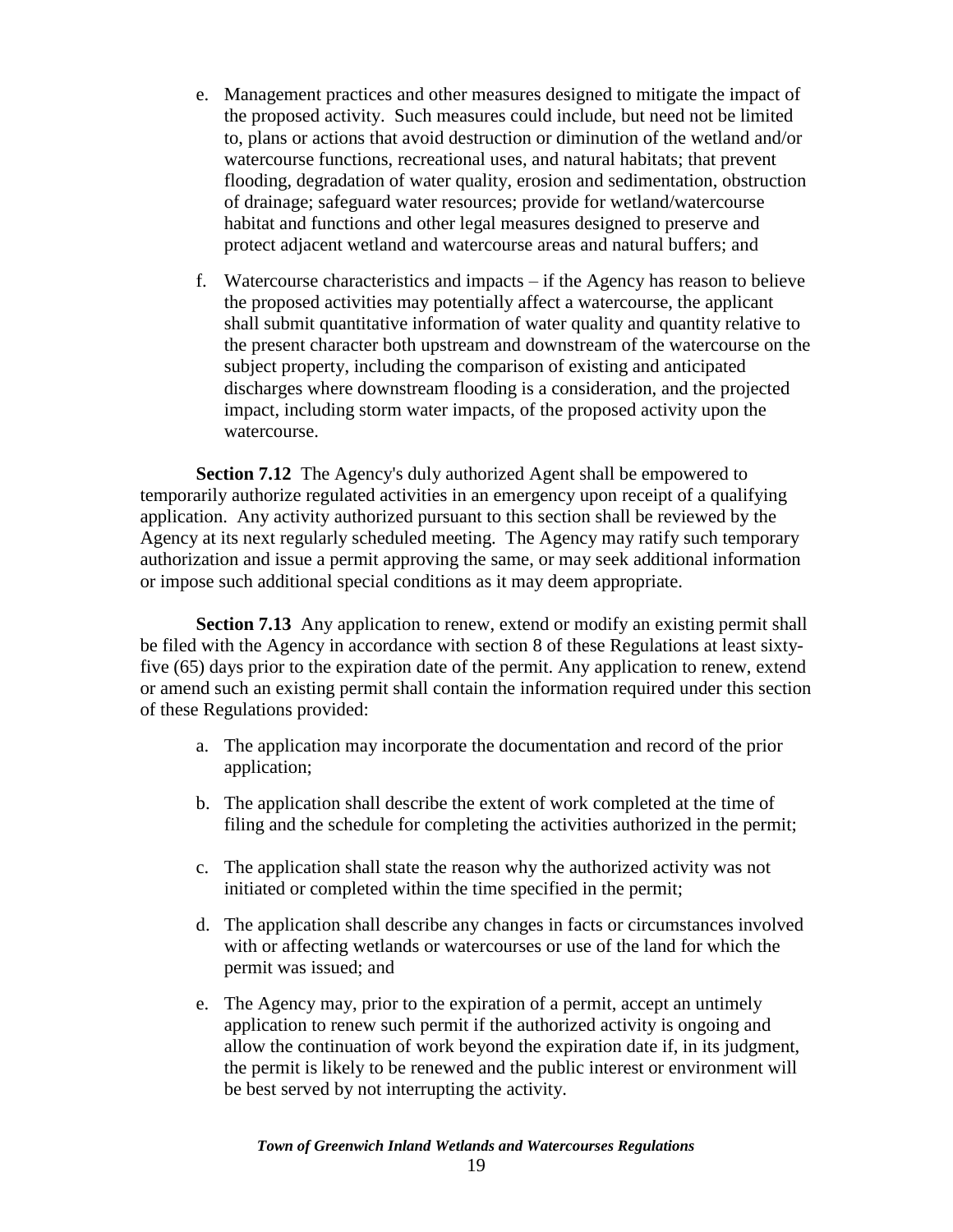**Section 7.14** Any application to renew a permit shall be granted upon request of the permit holder unless the Agency or its staff finds that there has been a substantial change in circumstances which requires a new permit application or an enforcement action has been undertaken with regard to the regulated activity for which the permit was issued provided no permit shall be valid for more than ten years and further provided that any permit issued prior to July 1, 2011 that did not expire prior to May 9, 2011 shall be valid for no more than fourteen years.

**Section 7.15** For a permit application involving property subject to a conservation restriction or preservation restriction, the following shall apply:

- a. For purposes of this section, "conservation restriction" means a limitation, whether or not stated in the form of a restriction, easement, covenant or condition, in any deed, will or other instrument executed by or on behalf of the owner of the land described herein, including, but not limited to, the state or any political subdivision of the state, or in any order of taking such land whose purpose is to retain land or water areas predominantly in their natural, scenic or open condition or in agricultural, farming, forest or open space use;
- b. For purposes of this section, "preservation restriction" means a limitation, whether or not stated in the form of a restriction, easement, covenant or condition, in any deed, will or other instrument executed by or on behalf of the owner of the land described herein, including, but not limited to, the state or any political subdivision of the state, or in any order of taking such land whose purpose is to preserve historically significant structures or sites;
- c. No person shall file a permit application, other than for interior work in an existing building or for exterior work on an existing building that does not expand or alter the footprint of such existing building, relating to property that is subject to a conservation restriction or preservation restriction unless the applicant provides proof that the applicant has provided written notice of such application, by certified mail, return receipt requested, to the party holding such restriction, including, but not limited to any state agency that holds such restriction, not later than sixty days prior to the filing of the permit application; and
- <span id="page-20-0"></span>d. In lieu of such notice pursuant to subsection 7.15c, the applicant may submit a letter from the holder of such restriction or from the holder's authorized agent, verifying that the application is in compliance with the terms of the restriction.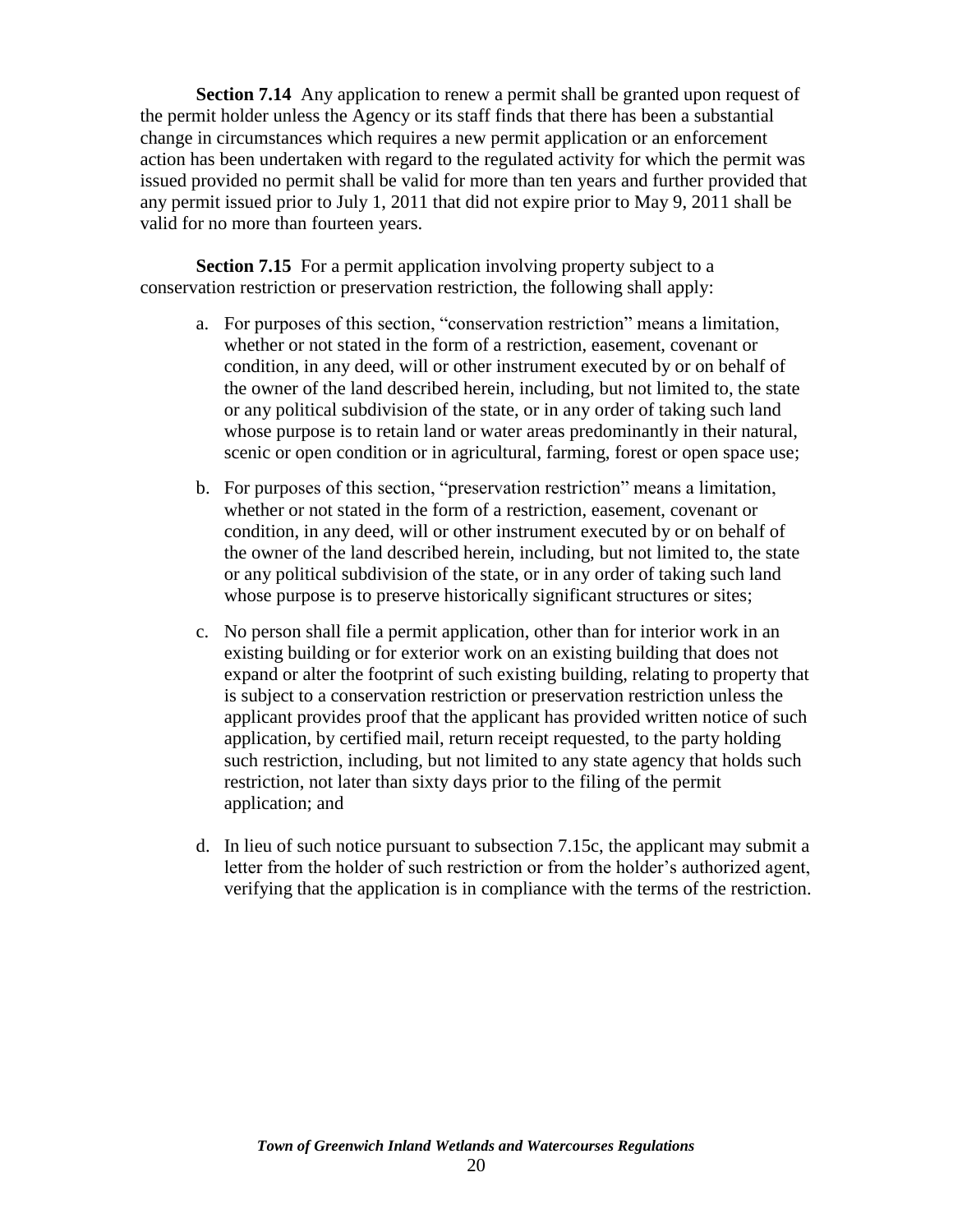## **SECTION 8: APPLICATION PROCEDURES**

**Section 8.1** All petitions, applications, requests or appeals shall be submitted to the Town of Greenwich Inland Wetlands and Watercourses Agency, and open for public inspection in the office of the Agency during regular business hours. Copies of application documents are available in accordance with the provisions of the Freedom of Information Act.

**Section 8.2** The Agency shall, in accordance with CGS section 8-7 d(f), notify the clerk of any adjoining municipality of the pendency of any application, petition, appeal, request, or plan concerning any project on any site in which:

- a. Any portion of the property affected by a decision of the Agency is within 500 feet of the boundary of the adjoining municipality;
- b. A significant portion of the traffic to the completed project on the site will use streets within the adjoining municipality to enter or exit the site;
- c. A significant portion of the sewer or water drainage from the project on the site will flow through and significantly impact the sewage or drainage system within the adjoining municipality; or
- d. Water run-off from the improved site will impact streets or other municipal or private property within the adjoining municipality.

Such notice shall be made by certified mail; return receipt requested and shall be mailed within seven (7) days of the date of receipt of the application, petition, appeal, request or plan.

**Section 8.3** When an application is filed to conduct or cause to be conducted a regulated activity upon an inland wetland or watercourse, any portion of which is within the watershed of a water company as defined in CGS section 25-32a, the applicant shall provide written notice of the application to the water company and the Commissioner of Public Health in a format prescribed by said commissioner, provided such water company or said commissioner has filed a map showing the boundaries of the watershed on the Land Records of the Town and with the Agency. Such notice shall be made by certified mail, return receipt requested, and shall be mailed within seven (7) days of the date of application. The water company and the Commissioner of Public Health, through a representative, may appear and be heard at any meeting or hearing on the application. Documentation of such notice shall be provided to the Agency.

**Section 8.4** For the purposes of these Regulations the date of receipt of a petition, application, request or appeal shall be the day of the next regularly scheduled meeting immediately following the day of submission to the Agency, or thirty five days after submission, whichever is sooner.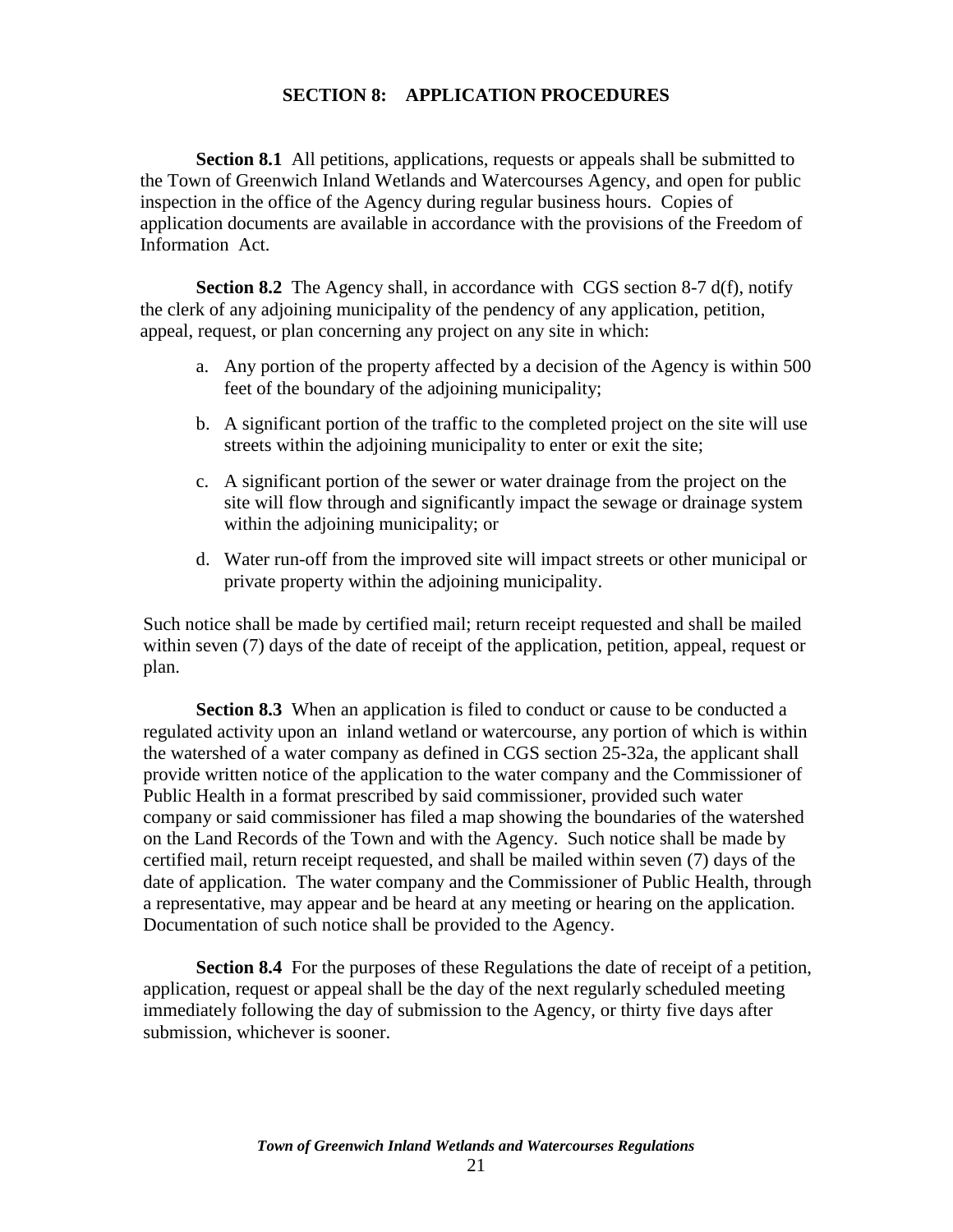**Section 8.5** At any time during the review period, the applicant shall provide such additional information as the Agency may reasonably require. Requests for such additional information shall not stay the time limitations as set forth in Subsection 11.2 of these Regulations.

**Section 8.6** An application deemed incomplete by the Agency shall be withdrawn by the applicant or denied by the Agency.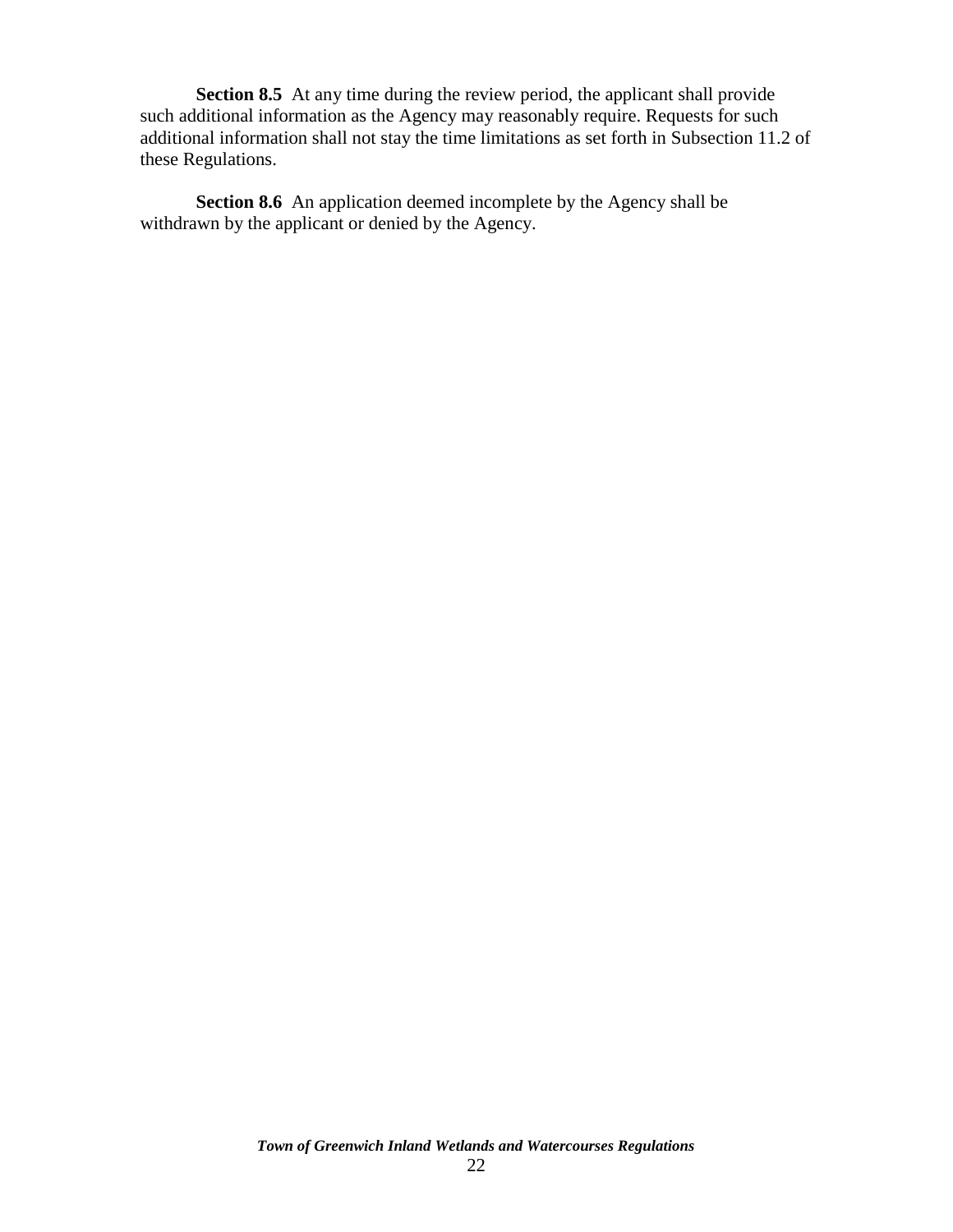#### **SECTION 9: PUBLIC HEARINGS**

<span id="page-23-0"></span>**Section 9.1** The Agency shall not hold a public hearing on any application unless the Agency determines that the proposed activity may have a significant impact on wetlands or watercourses; a petition signed by at least twenty-five persons who are eighteen years of age or older and who reside in the municipality in which the regulated activity is proposed requesting a hearing is filed with the Agency not later than fourteen days after the date of receipt of such application; or the Agency finds that a public hearing regarding such application would be in the public interest. The Agency may issue a permit without a public hearing provided no petition provided for in this subsection is filed with the Agency on or before the fourteenth day after the date of receipt of the application. Such hearing shall be held no later than sixty-five (65) days after the receipt of such application. All applications and maps and documents relating thereto shall be open for public inspection. At such hearing any person or persons may appear and be heard and may be represented by agent or by attorney.

**Section 9.2** Notice of the public hearing shall be published at least twice at intervals of not less than two days, the first not more than fifteen days and not fewer than ten days, and the last not less than two days before the date set for the hearing in a newspaper having a general circulation in each town where the affected wetlands and watercourses are located.

**Section 9.3** Notice of the public hearing shall be sent to the abutting landowners of record no less than 15 days prior to the day of the commencement of the hearing.

<span id="page-23-1"></span>**Section 9.4**In the case of an application which is subject to the notification provisions of Subsections 8.2 or 8.3 of these Regulations, a public hearing shall not be held until the clerk of the adjoining municipality(ies) and/or water company and the Commissioner of Public Health has received notice of the pendency of the application. Proof of such notification shall be entered into the hearing record.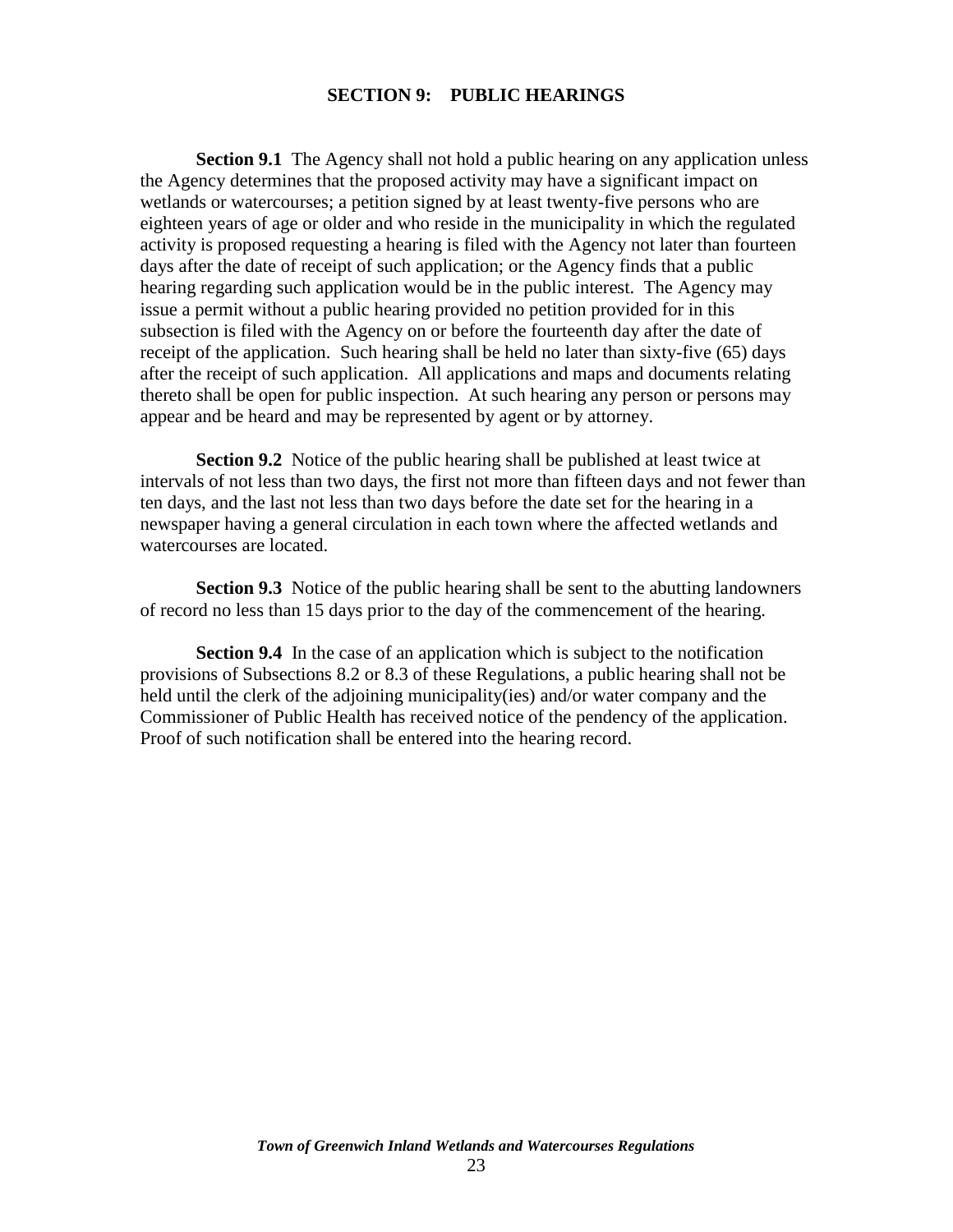## **SECTION 10: CONSIDERATIONS FOR DECISION**

**Section 10.1** The Agency shall consider the following in making its decision on an application:

- a. The application and its supporting documentation;
- b. All information including public comments, evidence and testimony offered at or before any public meeting or hearing;
- c. Watershed management plans and any other reports from other commissions and/or federal, state or town agencies, including but not limited to, the Connecticut Department of Energy and Environmental Protection, the Conservation Commission, the Planning and Zoning Commission, the Health Department and the Department of Public Works;
- d. The Agency may also consider comments on any application from the Southwest Conservation District, the Western Connecticut Council of Governments or other regional organizations (i.e., Council of Elected Officials); agencies in adjacent municipalities which may be affected by the proposed activity, or other technical agencies or organizations which may undertake additional studies or investigations; and
- e. Non-receipt of comments from agencies and commissions listed in Subsections 10.1(c) and (d) above within the prescribed time shall neither delay nor prejudice the decision of the Agency.

**Section 10.2** Criteria for Decision. In carrying out the purposes and policies of sections 22a-36 to 22a-45, inclusive, of the Connecticut General Statutes, including matters relating to regulating, licensing and enforcing of the provisions thereof, the Agency shall take into consideration all relevant facts and circumstances, including but not limited to**:**

- a. The environmental impact of the proposed regulated activity on wetlands or watercourses;
- b. The applicant's purpose for, and any feasible and prudent alternatives to, the proposed regulated activity which alternatives would cause less or no environmental impact to wetlands or watercourses;
- c. The relationship between the short term and long term impacts of the proposed regulated activity on wetlands or watercourses and the maintenance and enhancement of long-term productivity of such wetlands or watercourses;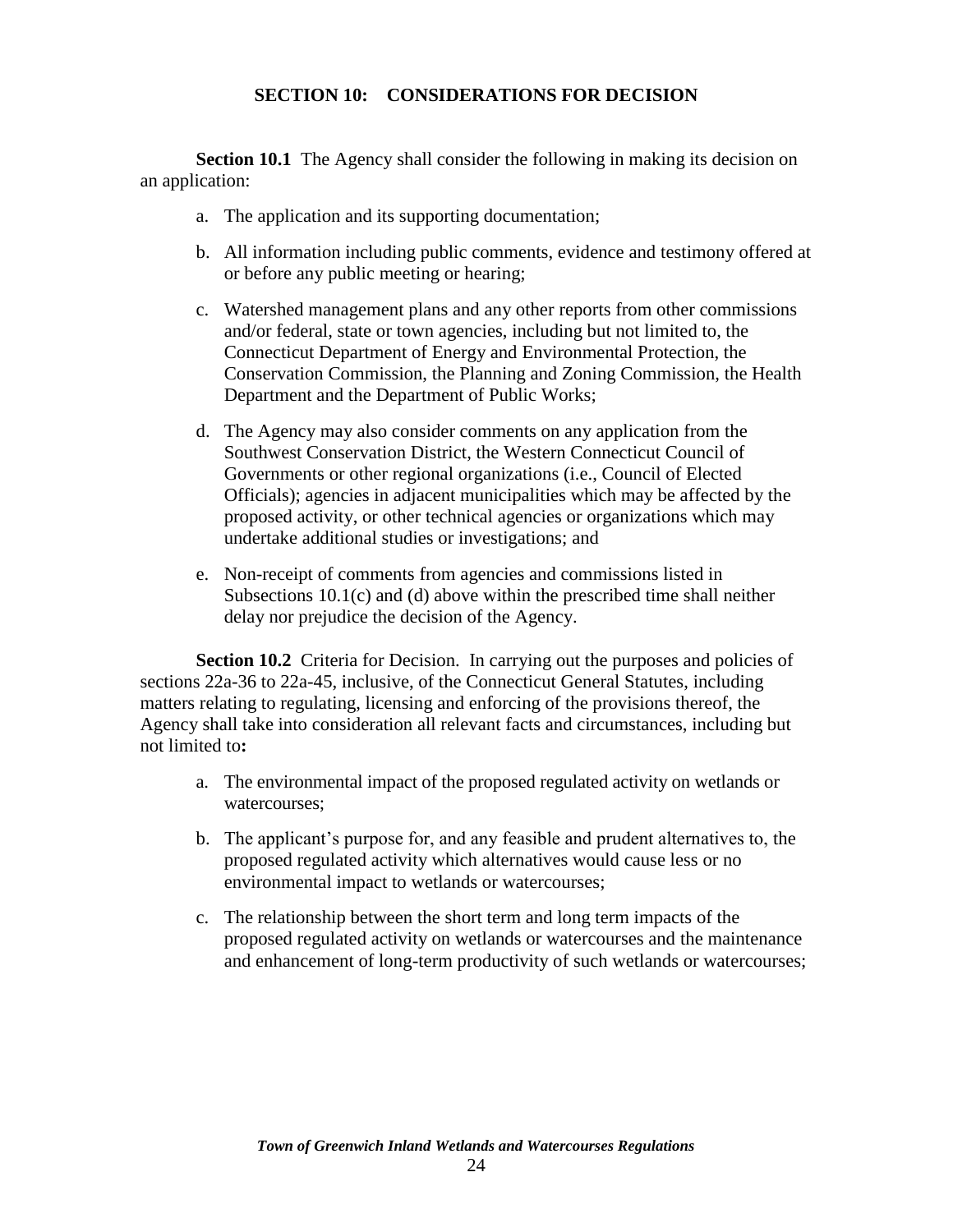- d. Irreversible and irretrievable loss of wetland or watercourse resources which would be caused by the proposed regulated activity, including the extent to which such activity would foreclose a future ability to protect, enhance or restore such resources, and any mitigation measures which may be considered as a condition of issuing a permit for such activity including, but not limited to, measures to (1) prevent or minimize pollution or other environmental damage, (2) maintain or enhance existing environmental quality, and/or (3) in the following order of priority: restore, enhance, and create productive wetland or watercourse resources;
- e. The character and degree of injury to, or interference with, safety, health or the reasonable use of property which is caused or threatened by the proposed regulated activity; and
- f. Impacts of the proposed regulated activity on wetlands or watercourses outside the area for which the activity is proposed and future activities associated with or reasonably related to, the proposed regulated activity which are made inevitable by the proposed regulated activity and which may have an impact on wetlands or watercourses.

**Section 10.3** In the case of an application which received a public hearing pursuant to a finding by the Agency that the proposed activity may have a significant impact on wetlands or watercourses, a permit shall not be issued unless the Agency finds on the basis of the record that a feasible and prudent alternative does not exist. In making this finding the Agency shall consider the facts and circumstances set forth in subsection 10.2 of these Regulations. The finding and the reasons therefore shall be stated on the record in writing.

**Section 10.4** In the case of an application which is denied on the basis of a finding that there may be feasible and prudent alternatives to the proposed regulated activity which have less adverse impact on wetlands or watercourses, the Agency shall propose on the record and in writing the types of alternatives which the applicant may investigate. The suggested alternatives shall not be considered to be all-inclusive and this subsection shall not be construed to shift the burden from the applicant to prove that he or she is entitled to the permit or to present alternatives to the proposed regulated activity.

**Section 10.5** In reaching its decision on any application after a public hearing, the Agency shall base its decision on the record of that hearing. Documentary evidence or other material not in the hearing record shall not be considered by the Agency in its decision. A conclusion that a feasible and prudent alternative does not exist does not create a presumption that a permit should be issued. The applicant has the burden of demonstrating that their application is consistent with the purposes and policies of these Regulations and sections 22a-36 to 22a-45, inclusive, of the Connecticut General Statutes.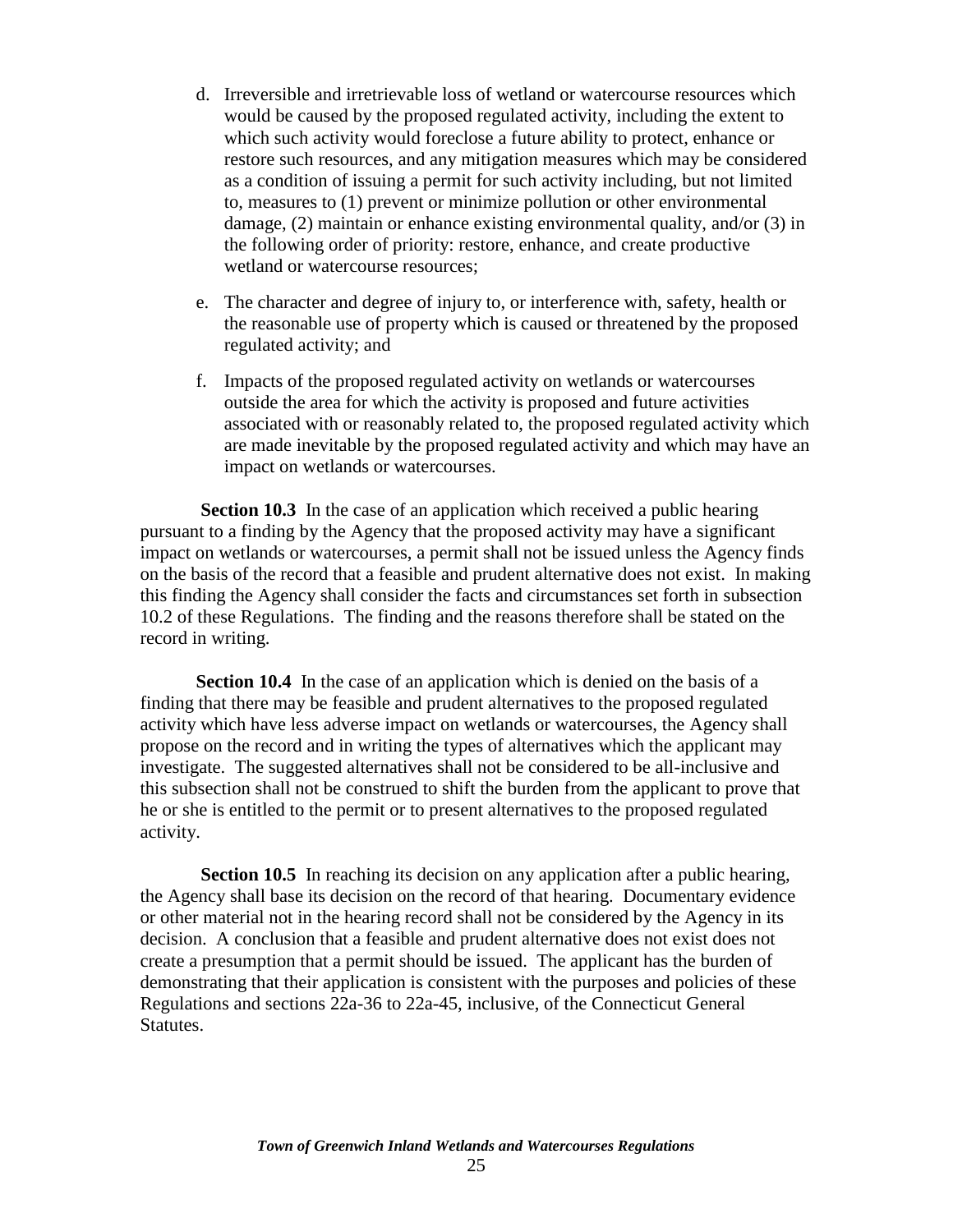**Section 10.6** For the purposes of this section, (1)"wetlands and watercourses" includes aquatic, plant or animal life and habitats in wetlands or watercourses, and (2) "habitats" means areas or environments in which an organism or biological population normally lives or occurs.

**Section 10.7** The Agency shall not deny or condition an application for a regulated activity in an area outside a wetland or watercourse on the basis of an impact or effect on aquatic, plant, or animal life unless such activity will likely impact or affect the physical characteristics of such wetland or watercourse.

**Section 10.8** In the case of an application where the applicant has provided written notice pursuant to subsection 7.15c of these Regulations, the holder of the restriction may provide proof to the Agency that granting of the permit application will violate the terms of the restriction. Upon a finding that the requested land use violates the terms of such restriction, the Agency shall not grant the permit approval.

**Section 10.9** In the case of an application where the applicant fails to comply with the provisions of subsections 7.15c or 7.15d of these Regulations, (1) the party holding the conservation or preservation restriction, other than a state agency that holds such a restriction, may, not later than fifteen days after receipt of actual notice of permit approval, file an appeal with the Agency, subject to the rules and regulations of the Agency relating to appeals. The Agency shall revoke the permit approval upon a finding that the requested land use violates the terms of such restriction; or (2) the state agency that holds such restriction may, not later than thirty days after receipt of actual notice of permit approval, file an appeal with the Agency, subject to the rules and regulations of the Agency relating to appeals. The Agency shall immediately revoke such permit approval if the commissioner of the state agency that holds such restriction certifies that the land use authorized in such permit violates the terms of such conservation or preservation restriction.

**Section 10.10** Nothing in subsections 7.15c or 7.15d of these Regulations shall be construed to prohibit the filing of a permit application or to require such written notice when the activity that is the subject of such permit application will occur on a portion of property that is not restricted under the terms of such conservation or preservation restriction.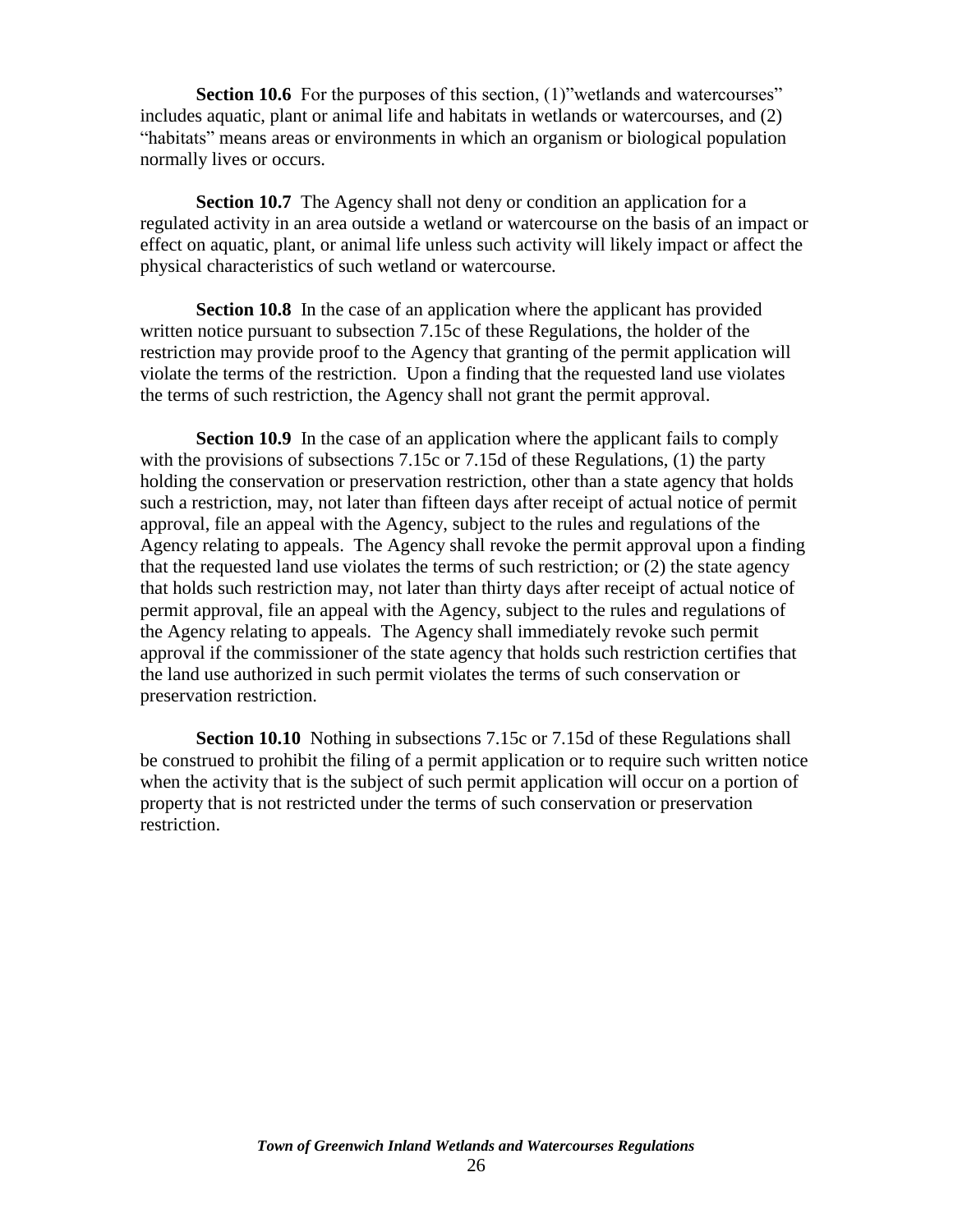#### **SECTION 11: DECISION PROCESS**

<span id="page-27-0"></span>**Section 11.1** The Agency, or its duly authorized Agent acting pursuant to section 12 of these Regulations, may, in accordance with section 10 of these Regulations, grant the application as filed, or grant it upon other terms, conditions, limitations or modifications of the regulated activity designed to carry out the purposes and policies of the Act, or deny the application. Such terms may include any reasonable measures which would mitigate the impacts of the regulated activity and which would (a) prevent or minimize pollution or other environmental damage, (b) maintain or enhance existing environmental quality, or (c) in the following order of priority: restore, enhance, and create productive wetland or watercourse resources. Such terms may include restrictions as to the time of year in which a regulated activity may be conducted, provided the Agency, or its agent, determines that such restrictions are necessary to carry out the policy of CGS sections 22a-36 to 22a-45, inclusive.

**Section 11.2** No later than sixty-five (65) days after receipt of an application, the Agency may hold a public hearing pursuant to section 9 of these Regulations on such application. At such hearing any person or persons may appear and be heard and may be represented by agent(s) or attorney(s). The hearing shall be completed within thirty-five (35) days of its commencement. Action shall be taken on applications within thirty-five (35) days after completion of a public hearing. In the absence of a public hearing, the Agency shall act on applications within sixty-five (65) days from the date of receipt of the application. The applicant may consent to one or more extensions of the periods specified in this subsection for the holding of the hearing and for action on such application, provided the total extension(s) of all such periods shall not be for longer than sixty-five (65) days, or the applicant may withdraw the application.

The failure of the Agency or its duly authorized Agent to act within any time period specified in this subsection, or any extension thereof, shall not be deemed to constitute approval of the application. An application deemed incomplete by the Agency shall be withdrawn by the applicant or denied by the Agency.

**Section 11.3** The Agency shall state upon its record the reasons and basis for its decision and, in the case of any public hearing, such decision shall be based fully on the record of such hearing and shall be in writing and shall, as applicable and in accordance with section 10 of these Regulations, incorporate a statement relative to the consideration of feasible and prudent alternatives.

**Section 11.4** The Agency shall notify the applicant and any person entitled to such notice of its decision within fifteen (15) days of the date of the decision by certified mail, return receipt requested, and the Agency shall cause notice of its order in the issuance or denial of the permit, to be published in a newspaper having general circulation in the town wherein the inland wetland or watercourse lies. In any case in which such notice is not published within such fifteen day period, the applicant may provide for the publication of such notice within ten days thereafter.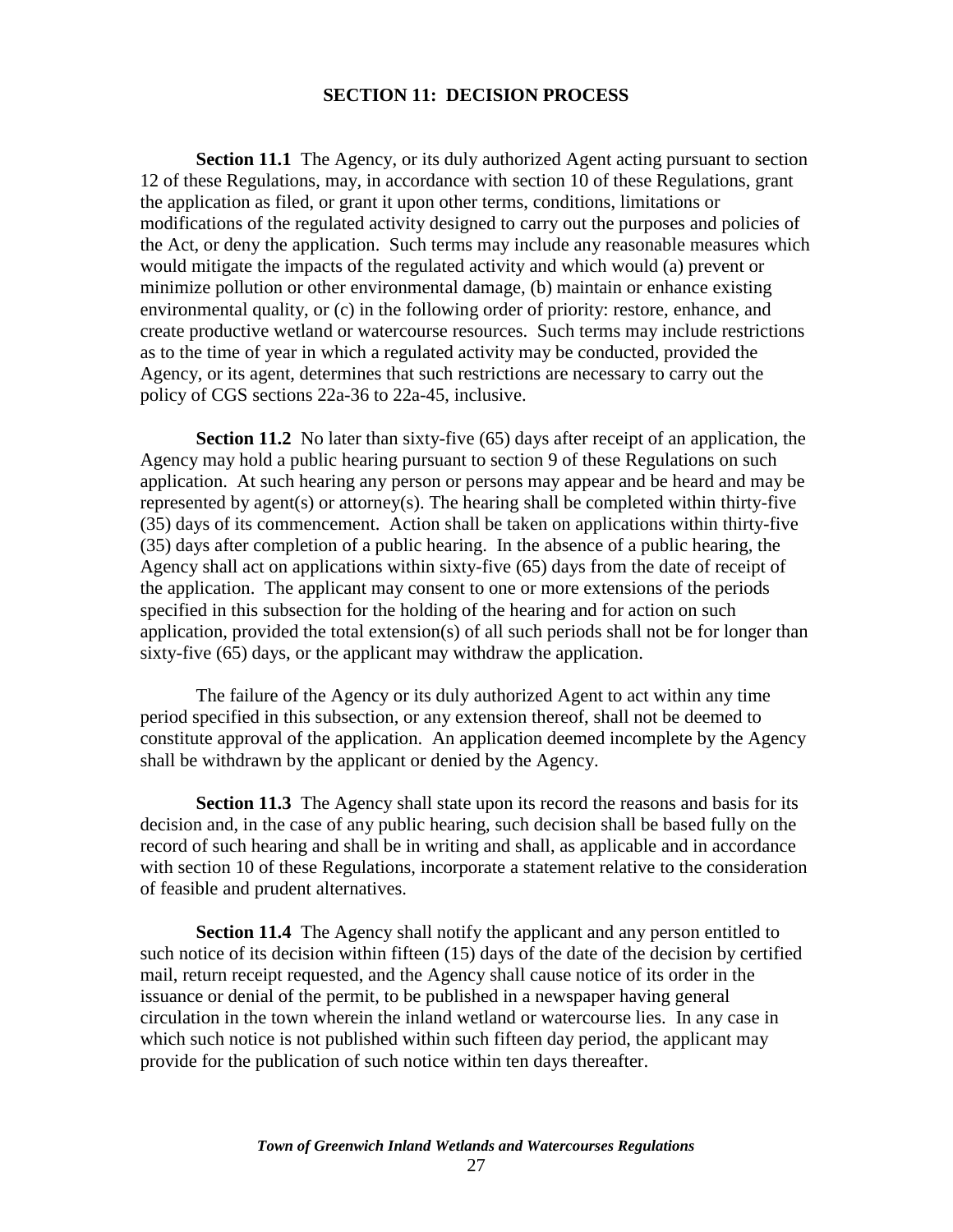**Section 11.5** If an activity authorized by an inland wetland permit also involves an activity which requires a zoning or subdivision approval, special zoning permit or special exception, under Connecticut General Statues sections 8-3(g), 8-3c, or 8-26, the Agency shall file a copy of the decision and report on the application with the Greenwich Planning and Zoning Commission within fifteen days of the date of the decision thereon.

**Section 11.6** Any permit issued by the Agency for the development of land for which an approval is required under Connecticut General Statutes chapter 124, 124b, 126 or 126a shall be valid until the approval granted under such chapter expires or for ten years, whichever is earlier. Any permit issued by the Agency for any [other] activity for which an approval is not required under chapter 124, 124b, 126 or 126a shall be valid for not less than two years and not more than five years.

**Section 11.6.1** Notwithstanding the provisions of section 11.6 of these Regulations, any permit issued by the Agency prior to July 1, 2011 that was in effect and did not expire prior to May 9, 2011 shall be valid for a period not less than nine years after the date of such approval.

**Section 11.7** No permit issued pursuant to these Regulations shall be assigned or transferred to another party without written authorization from the Agency or its duly authorized Agent.

**Section 11.8** If a bond is required in accordance with section 13 of these Regulations, the Agency may withhold issuing the permit until such bond or insurance is provided.

**Section 11.9** General provisions in the issuance of all permits:

- a. The Agency has relied in whole or in part on information provided by the applicant and if such information subsequently proves to be false, deceptive, incomplete or inaccurate, the permit may be modified, suspended or revoked;
- b. All permits issued by the Agency are subject to and do not derogate any present or future rights or powers of the Agency or the Town of Greenwich, and convey no rights in real estate or material nor any exclusive privileges, and are further subject to any and all public and private rights and to any federal, state, and municipal laws or regulations pertinent to the subject land or activity;
- c. If the activity authorized by the Agency's permit also involves an activity which requires zoning or subdivision approval, special permit or special exception under sections  $8.3(g)$ ,  $8-3c$ , or  $8-26$  of the Connecticut General Statutes, no work pursuant to the wetland permit may begin until such approval is obtained;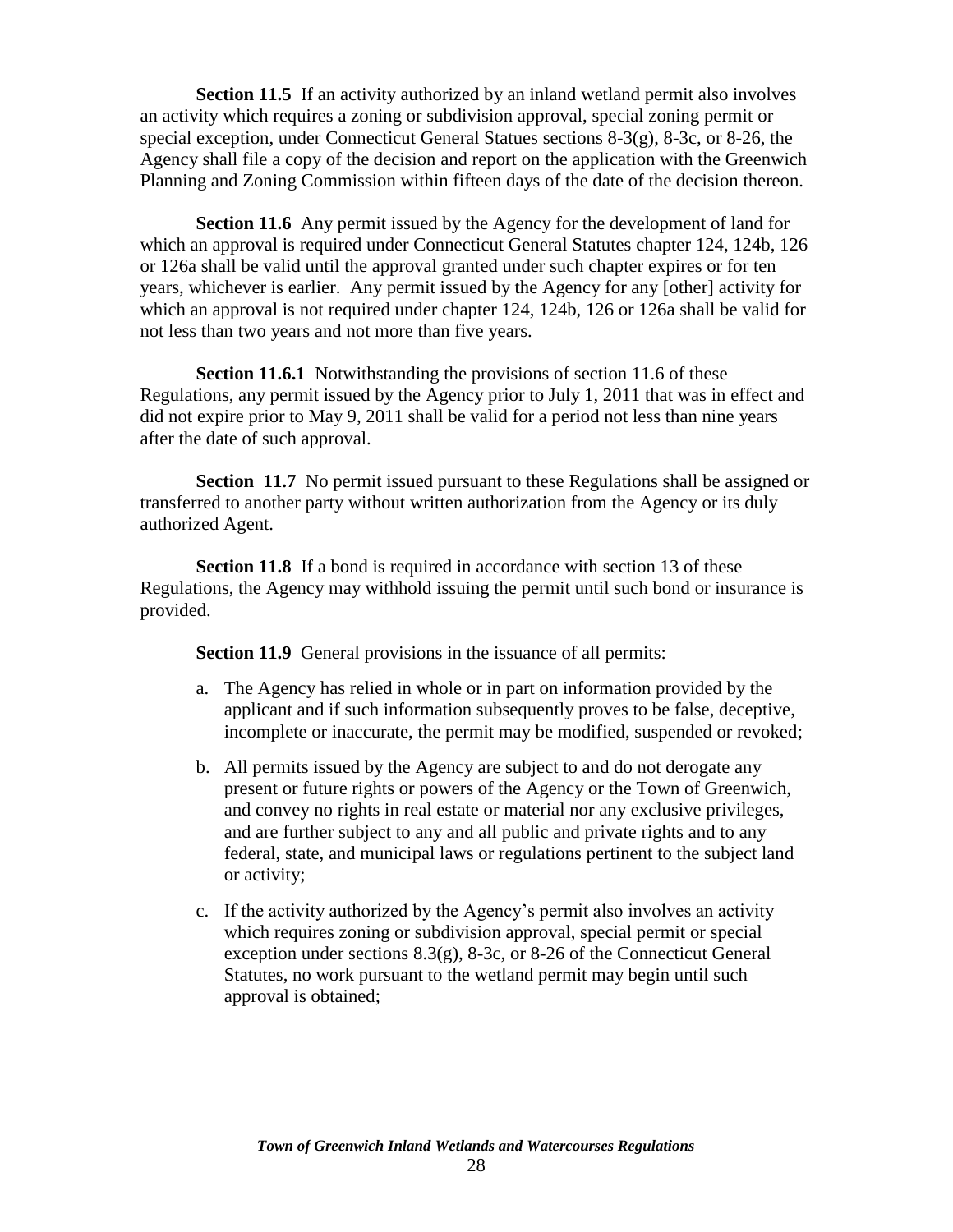- d. In implementation of the authorized activities, the permittee shall employ such management practices consistent with the terms and conditions of the permit as needed to control storm water discharges and to prevent erosion and sedimentation and to otherwise prevent pollution of wetlands and watercourses; and
- <span id="page-29-0"></span>e. Permits of any kind issued by the Agency are not transferable without the prior written consent of the Agency or its duly authorized Agent.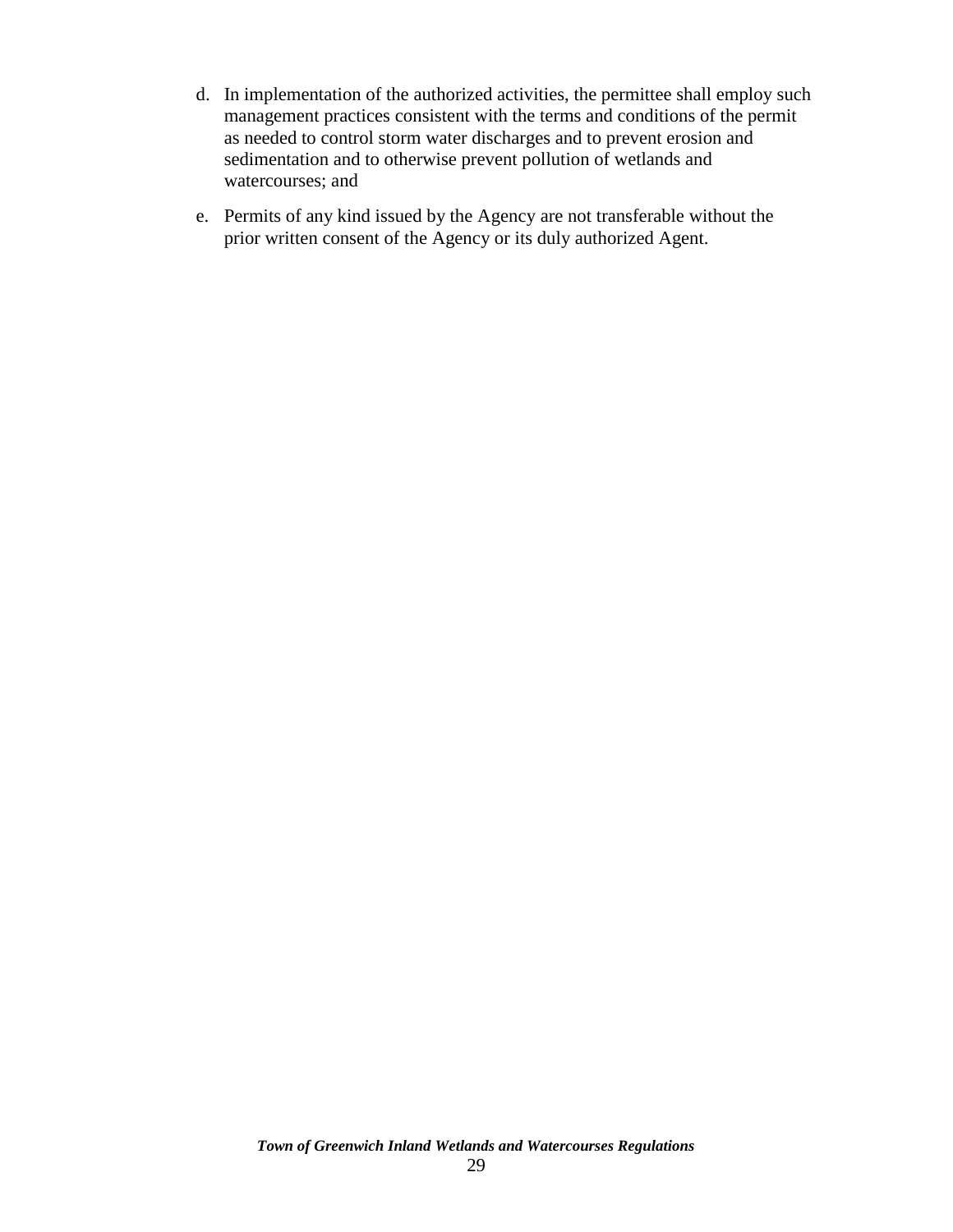### **SECTION 12: ACTION BY DULY AUTHORIZED AGENT**

**Section 12.1** The Agency hereby delegates to its duly authorized Agent(s) the authority to approve or extend an activity that is not located in a wetland or watercourse when such Agent finds that the conduct of such activity would result in no greater that a minimal impact on any wetlands or watercourses, provided such Agent has completed the comprehensive training program developed by the Commissioner of Energy and Environmental Protection pursuant to CGS section 22a-39. Requests for such approval shall be made on a form provided by the Agency and shall contain the information listed under sections 7.6 through 7.9 of these Regulations and any other information the Agency or its Agent may reasonably require. Notwithstanding the provisions for receipt and processing applications prescribed in sections 8, 9, and 11 of these Regulations, such Agent may approve or extend such an activity at any time.

**Section 12.2** Any person receiving such approval from such Agent shall, within ten days of the date of such approval, publish, at the applicant's expense, notice of the approval in a newspaper having a general circulation in the Town of Greenwich. Any person may appeal such decision of such Agent to the Agency within fifteen days after the publication date of the notice and the Agency shall consider such appeal at its next regularly scheduled meeting provided such meeting is no earlier than three business days after receipt by such Agency or its Agent of such appeal. Any person may appear and be heard at the meeting held by the Agency to consider the subject appeal. The Agency shall, at its discretion, sustain, alter, or reject the decision of its Agent or require an application for a permit in accordance with section 7 of these Regulations.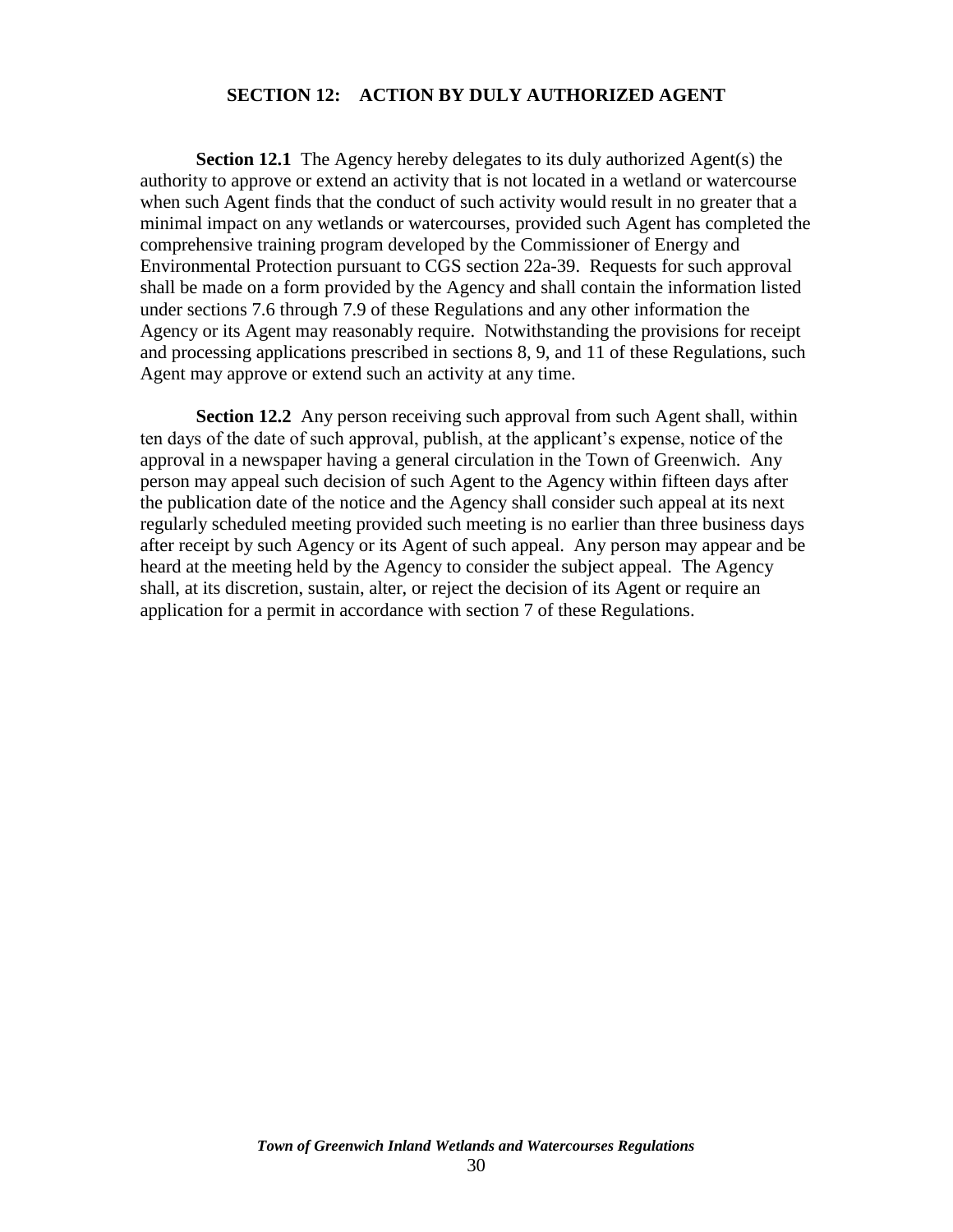#### **SECTION 13: BOND AND INSURANCE**

<span id="page-31-0"></span>**Section 13.1** The applicant, upon approval of the permit and prior to the start of the permitted activity, may, at the discretion of the Agency, be required to file a bond in an amount and in a form approved by the Agency. Bonds shall, unless otherwise approved by the Agency, be in the form of a cash deposit to be made payable to the Town of Greenwich and held without interest until released. The bond shall be conditioned on substantial compliance with all provisions of these Regulations and the terms, conditions and limitations established in the permit.

**Section 13.2** The amount of the bond shall be released to the permittee upon receipt by the Agency of evidence that the proposed activity(ies) have been substantially completed in a satisfactory manner. The Agency may, at its own discretion release a portion of the bond amount if it is of the opinion that the permitted activity(ies) have been substantially completed and only a minor portion of the activity(ies) remains to be completed.

**Section 13.3** The cash bond can be called by the Agency to correct violations or compliance problems on a permitted site in accordance with the provisions of section 14 of these Regulations.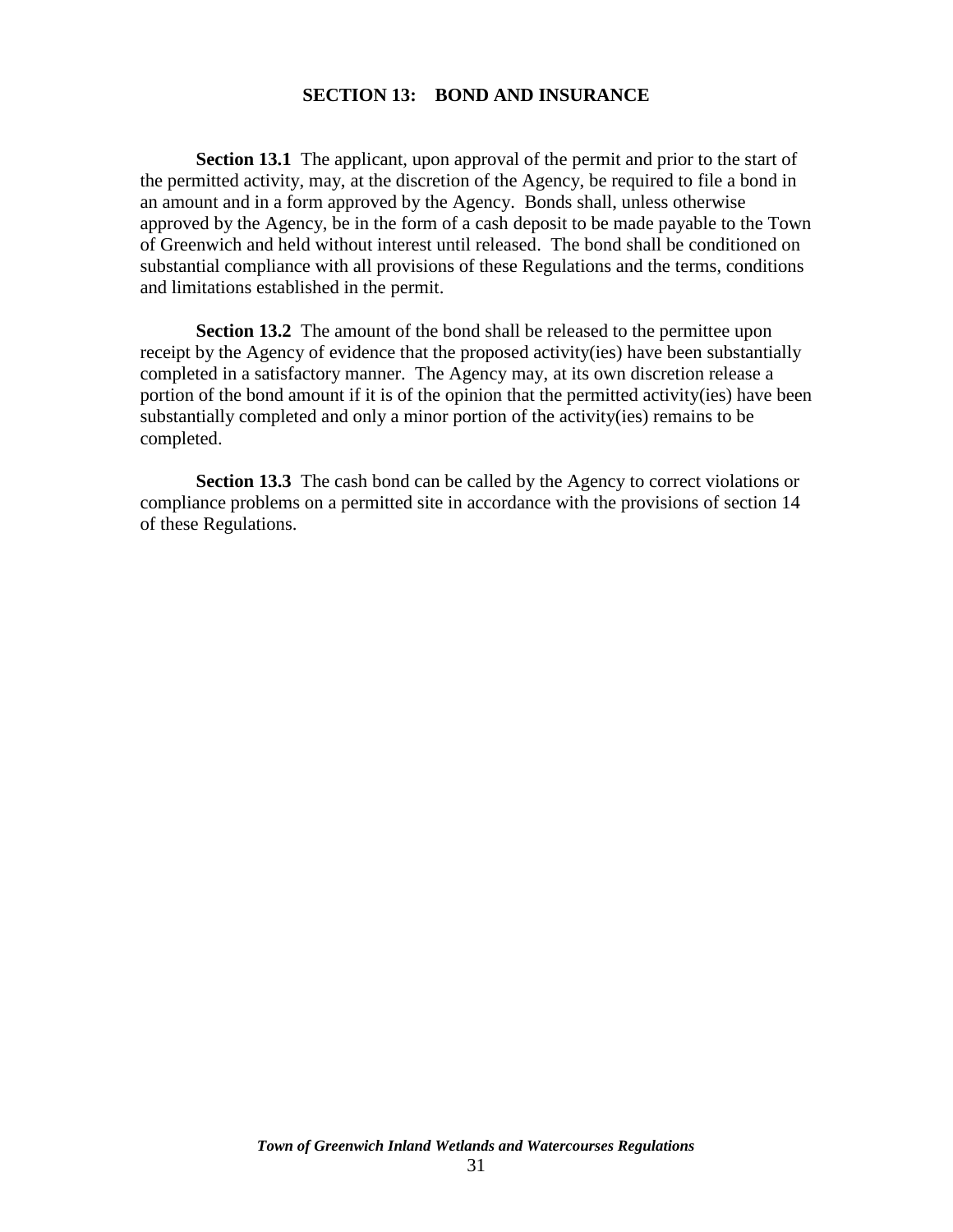### **SECTION 14: ENFORCEMENT**

<span id="page-32-0"></span>**Section 14.1** The Agency may appoint an agent or agents to act in its behalf with the authority to inspect property, except a private residence, and issue notices of violation or cease and correct orders and carry out other actions or investigations necessary for the enforcement of these Regulations. In carrying out the purposes of this section, the Agency or its duly authorized Agent shall take into consideration the criteria for decision under section 10.2 of these Regulations.

**Section 14.2** The Agency or its agent may make regular inspections, at reasonable hours, of all regulated activities for which permits or licenses have been issued under these Regulations.

**Section 14.3** Any person, who commits, takes part in, or assists in any violation of any provision of these Regulations or of CGS sections 22a-36 through 22a-45 shall be subject to the penalties provided in CGS section 22a-44 and to such other penalties as the law may provide. If the Agency or its duly authorized Agent determines that any person is conducting or maintaining any activity, facility or condition, or is exceeding the conditions or limitations placed on a permit or the scope of work as set forth in the application, or has obtained a permit through deception or through inaccurate information as to either the activity or its environmental impact, the Agency or its duly authorized Agent may:

- a. Issue a notice of violation to such person conducting such activity or maintaining such facility or condition, stating the nature of the violation, the jurisdiction of the Agency, and prescribing the necessary action and steps to correct the violation including, without limitation, halting work in wetlands or watercourses. The Agency may request that the individual appear at the next regularly scheduled meeting of the Agency to discuss the unauthorized activity, and/or provide a written reply to the notice or file an application for the necessary permit. Failure to carry out the action(s) directed in a notice of violation may result in issuance of the order provided in Subsection 14.3.b or other enforcement proceedings as provided by law; and/or
- b. Issue a written order by certified mail, return receipt requested, to such person conducting such activity or maintaining such facility or condition to immediately cease such activity or to correct such facility or condition. The order shall be effective upon issuance and shall remain in effect until the Agency affirms, revises or withdraws the order. Within ten (10) calendar days of issuance of the order the Agency shall hold a hearing to provide the person an opportunity to be heard and show cause why the order should not remain in effect. The Agency shall consider the facts presented at the hearing and within ten (10) days of the completion of the hearing notify the person by certified mail that the original order remains in effect, that a revised order is in effect, or that the order has been withdrawn. The Agency shall publish notice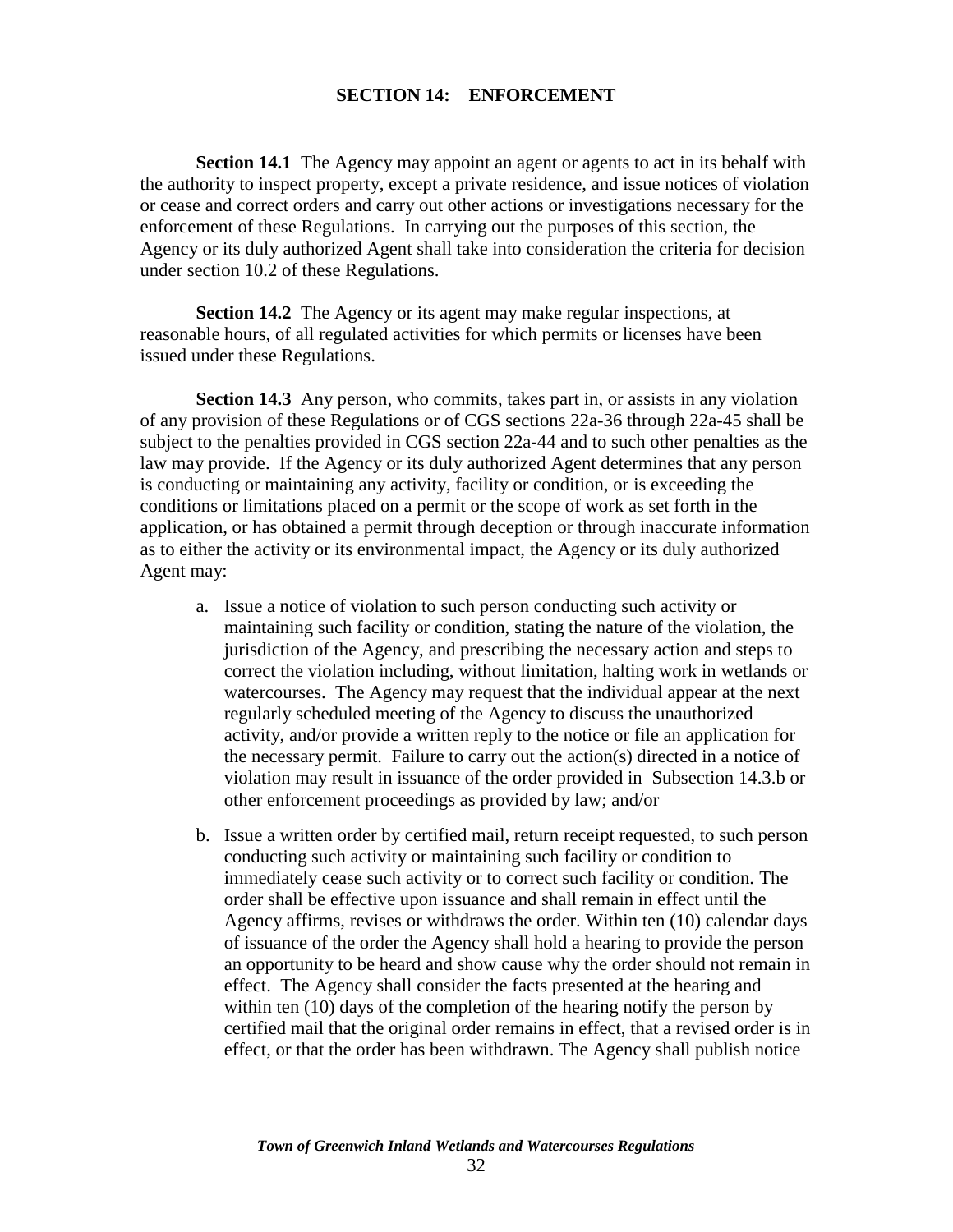of its decision in a newspaper having general circulation in the Town of Greenwich. If the original or revised order remains in effect, the Agency may file a certificate of violation in the office of the Greenwich Town Clerk and the town clerk shall record the certificate on the land records. The certificate of violation shall be released upon compliance with the cease and correct order. Issuance of an order pursuant to this subsection shall not delay or bar other action pursuant to CGS section 22a-44b as amended; and/or

- c. Suspend or revoke a permit if it finds that the permittee has not complied with the terms, conditions or limitations set forth in the permit or has exceeded the scope of the work as set forth in the application including application plans. Prior to revoking or suspending any permit, the Agency shall issue notice to the permittee, personally or by certified mail, return receipt requested, setting forth the facts or conduct which warrants the intended action. The Agency shall hold a hearing to provide the permittee an opportunity to show that they are in compliance with their permit and any and all requirements for retention of the permit. During this hearing, the Agency may determine whether to call the cash compliance bond to remedy problems on the site. The permittee shall be notified of the Agency's decision to suspend, revoke, or maintain a permit or call the cash bond by certified mail within fifteen (15) days of the date of its decision. The Agency shall publish notice of the suspension or revocation in a newspaper having general circulation in the Town of Greenwich; and/or
- d. Issue notice of a public hearing for the purpose of determining whether the Agency should bring an action in Superior Court, pursuant to Subsection (e) below for the collection of fines and penalties for violations of any of the provisions of CGS sections 22a-36 through 22a-45 as amended, or these Regulations; and/or
- e. Bring an action in Superior Court, pursuant to CGS section 22a-44 for the collection of all fines and penalties, together with all costs, fees and expense of such collection, including reasonable attorney's fees; and/or
- f. Bring an action pursuant to CGS section 22a-44 in the Superior Court, in all cases of continuing violation, for an order restraining such continuing violation and for such orders directing that the violation be corrected or removed as the Agency, pursuant to a public hearing, deems necessary and appropriate to the protection of inland wetlands and watercourses, and for the costs, fees and expenses of such action together with reasonable attorney's fees.

**Section 14.4** All parties may, subject to the ruling of the Agency, cross-examine witnesses, introduce records, papers, documents, or other evidence into the record; and submit oral arguments and file briefs for the purpose of showing compliance with requirements for retention of a permit and for the purpose of showing the absence of any violation. At all hearings held pursuant to this section, all aggrieved persons shall have the right to intervene and present evidence.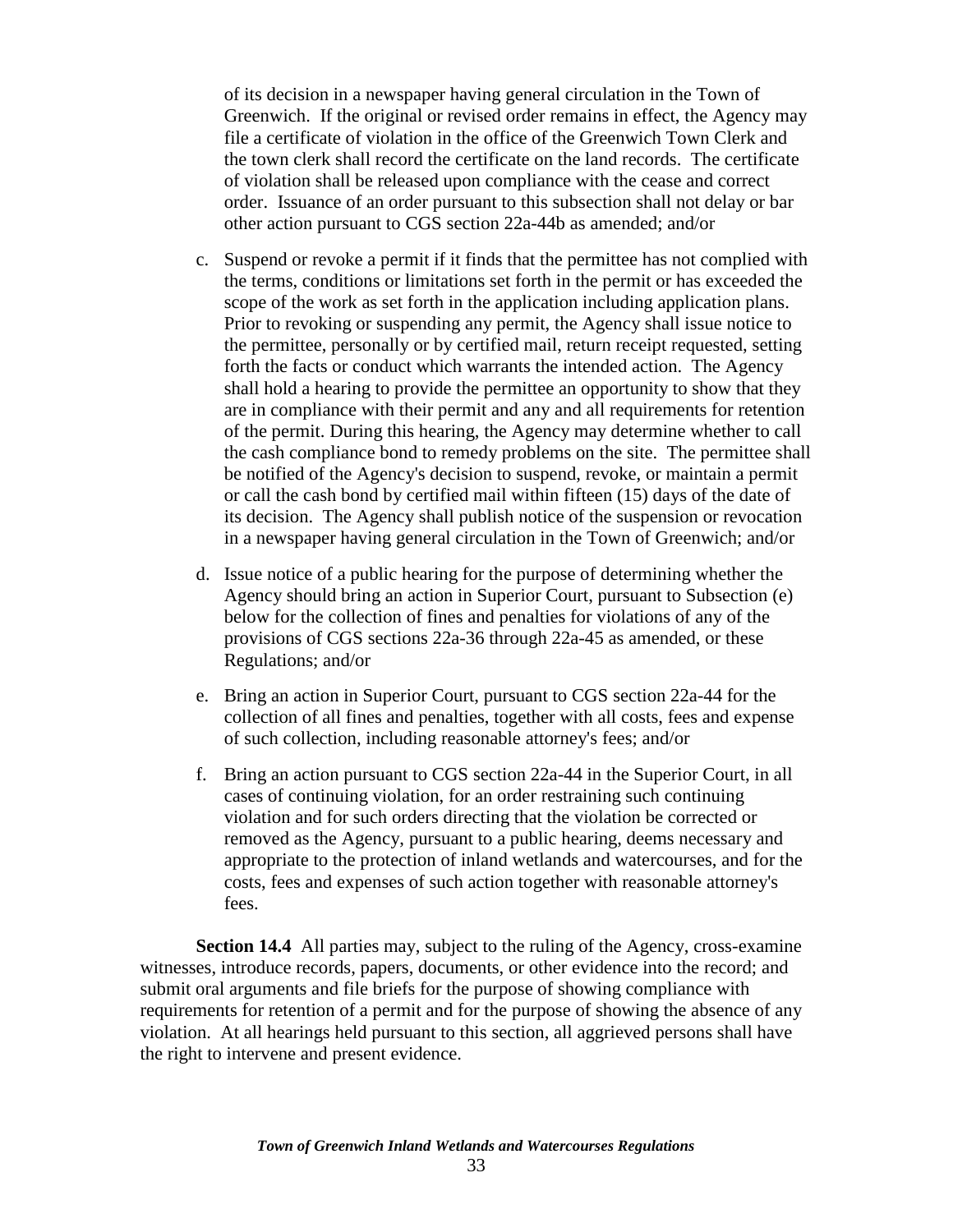**Section 14.5** A municipal fine for violation of wetland regulations is established in accordance with an ordinance adopted December 10, 2007 and as subsequently amended by the Greenwich Representative Town Meeting. The Director, with the prior consent of the Chair of the Agency, may impose a fine in an amount not to exceed the maximum permitted by Connecticut General Statute, section 22a-42g, against any person who commits, takes part in, or assists in any violation of any provision of these Regulations. The ordinance includes the manner in which citations shall be issued and may be appealed.

**Section 14.6** Nothing in these Regulations shall be taken as limiting or excluding such other remedies as are available to the Agency for the protection of inland wetlands and watercourses, including, but not limited to, suits under CGS sections 22a-14 through 22a-20 for the protection of natural resources, and any legal or equitable powers or remedies that may be granted by a court of competent jurisdiction.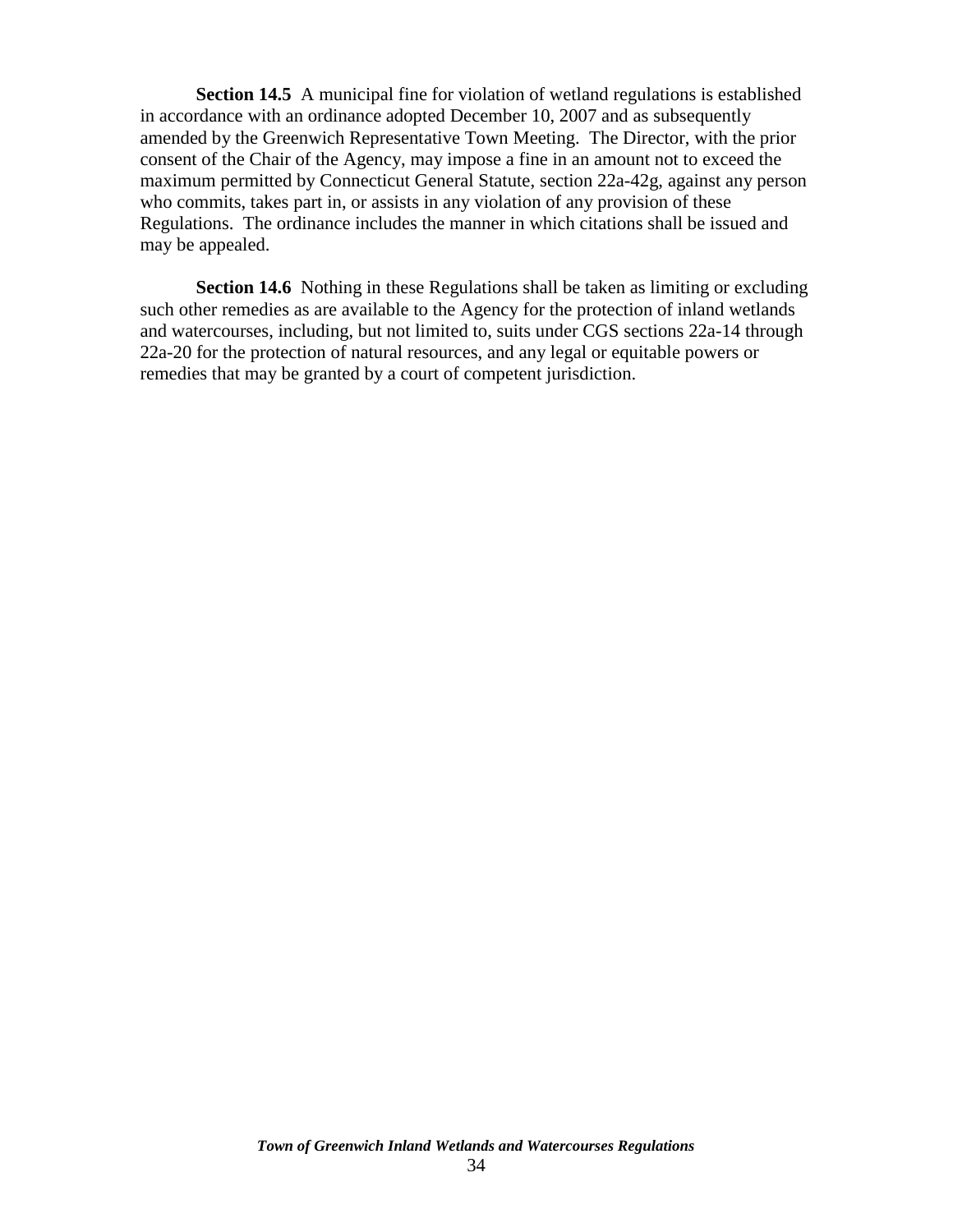## **SECTION 15: AMENDMENTS**

<span id="page-35-0"></span>**Section 15.1** These Regulations and the Inland Wetlands and Watercourses Map for the Town of Greenwich may be amended, from time to time, by the Agency in accordance with changes in the Connecticut General Statutes or regulations of the Connecticut Department of Energy and Environmental Protection or as new information regarding soils and inland wetlands and watercourses becomes available.

**Section 15.2** An application filed with the Agency which is in conformance with the applicable inland wetlands regulations as of the date of receipt of such application shall not be required thereafter to comply with any change in inland wetlands regulations, including changes to setbacks and buffers, taking effect on or after the date of such receipt and any appeal from the decision of the Agency with respect to such application shall not be dismissed by the Superior Court on the grounds that such a change has taken effect on or after the date of such receipt. The provisions of this subsection shall not be construed to apply (1) to the establishment, amendment or change of boundaries of inland wetlands or watercourses or (2) to any change in regulations necessary to make such regulations consistent with the provisions of the Act as of the date of such receipt.

**Section 15.3** These Regulations and the Town of Greenwich Inland Wetlands and Watercourse Map shall be amended in the manner specified in CGS section 22a-42a as amended. The Agency shall provide the Commissioner of Energy and Environmental Protection with a copy of any proposed regulations and notice of the public hearing to consider any proposed regulations or amendments thereto, except map amendments at least thirty-five (35) days before the public hearing on their adoption.

**Section 15**.**4** Petitions requesting changes or amendments to the "Inland Wetlands and Watercourses Map, Greenwich Connecticut" shall contain at least the following information:

- a. The petitioner's name, mailing and email addresses and telephone number;
- b. The owner's name (if not the petitioner), mailing address, telephone number, and written consent to the proposed action set forth in the petition;
- c. The petitioner's interest in the land affected by the petition;
- d. The reasons for the requested action;
- e. The names and addresses of adjacent property owners; and
- f. A map(s) showing the geographic location of the land affected by the petition and the existing and the proposed wetland(s) and watercourse(s) boundaries on such land in accurate detail together with the documentation supporting such proposed boundary locations.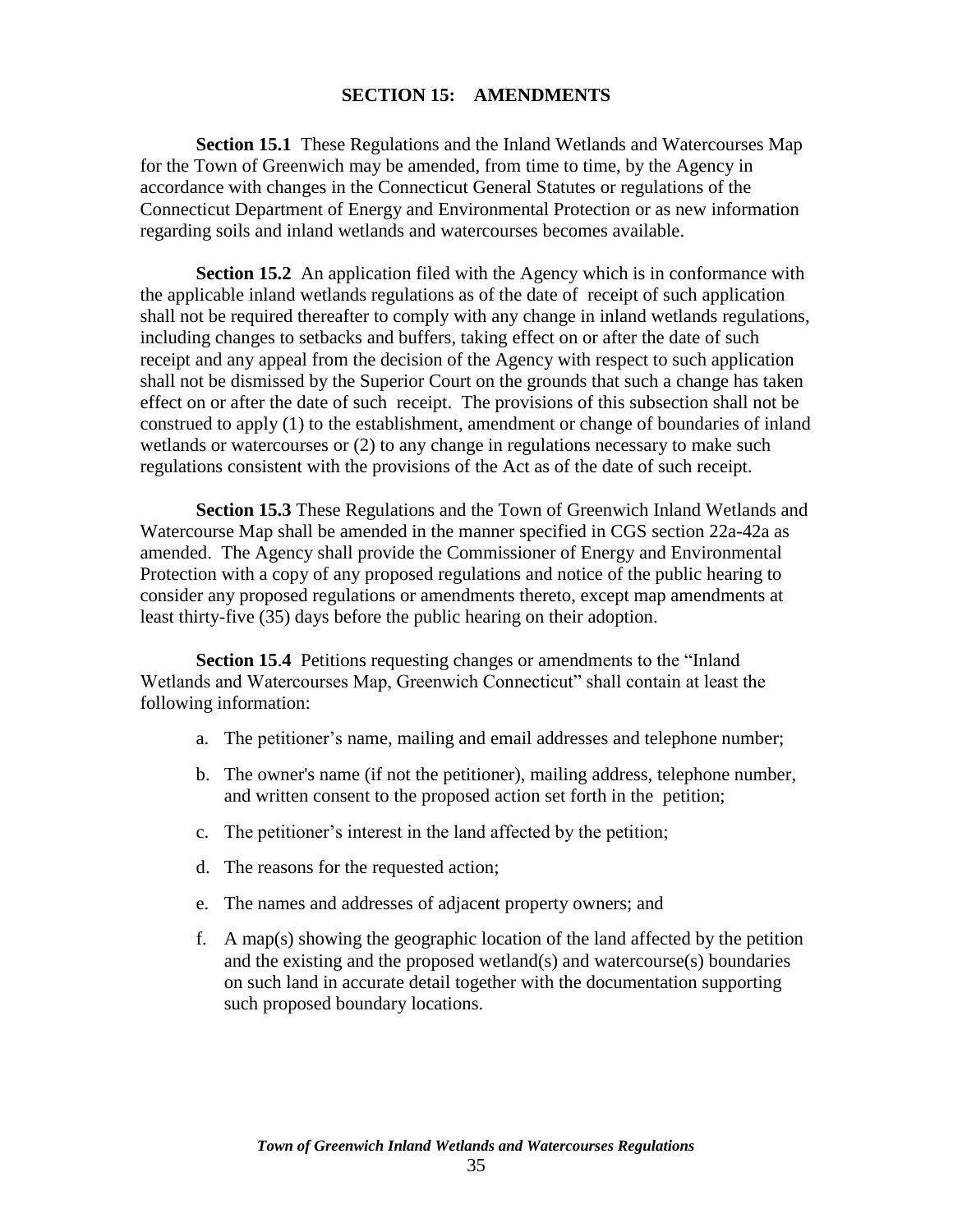**Section 15.5** Any person, who submits a petition to amend the Greenwich Inland Wetlands and Watercourses Map, shall bear the burden of proof for all requested map amendments. Such proof may include, but is not limited to, professional interpretation of aerial photography and remote sensing imagery, resource mapping, soils mapping, or other information acceptable to the Agency. If such person is the owner, developer or contract purchaser of the land which is the subject of the petition, or if such person is representing the interests of such an owner, developer or purchaser, in addition to the information required in Subsection 15.4, the petition shall include:

- a. The name, mailing address and telephone number of the owner(s) of such land and owner(s) agent or other representative;
- b. Documentation by a soil scientist of the distribution of wetland soils on said land. Such documentation shall at a minimum include the report of the soil scientist documenting the location of wetland soils on the land and a map of the said land indicating the flag locations set by the soil scientist and defining the boundaries of wetland soil types; and
- c. Map(s) showing any proposed development of the land in relation to existing and proposed wetland and watercourse boundaries.

**Section 15.6** Watercourses shall be delineated by a soil scientist, geologist, ecologist**,** or other individual who is qualified in the judgment of the Agency.

**Section 15.7** A public hearing shall be held on petitions to amend the Regulations and the Inland Wetlands and Watercourses Map. Notice of the hearing shall be published in a newspaper having a general circulation in the municipality where the land that is the subject of the hearing is located at least twice at intervals of not less than two days, the first not more than fifteen days, nor less than ten days, and the last not less than two days before the date set for the hearing. All materials including maps and documents relating to the petition shall be open for public inspection.

**Section 15.8** The Agency shall hold a public hearing on a petition to amend the Regulations and the Inland Wetlands and Watercourses Map within sixty-five (65) days after receipt of such petition. The hearing shall be completed within thirty-five (35) days after commencement. The Agency shall act upon the changes requested in such petition within sixty-five (65) days after completion of such hearing. At such hearing, any person or persons may appear and be heard and may be represented by agent or attorney. The petitioner may consent to one or more extensions of any period specified in this subsection provided the total extension of all such periods shall not be for longer than sixty-five (65) days, or may withdraw such petition. Failure of the Agency to act within any time period specified in this subsection or any extension thereof, shall not be deemed to constitute approval of the petition.

<span id="page-36-0"></span>**Section 15.9** The Agency shall make its decision and state, in writing, the reasons therefore, why the change in the Inland Wetlands and Watercourses Map was made.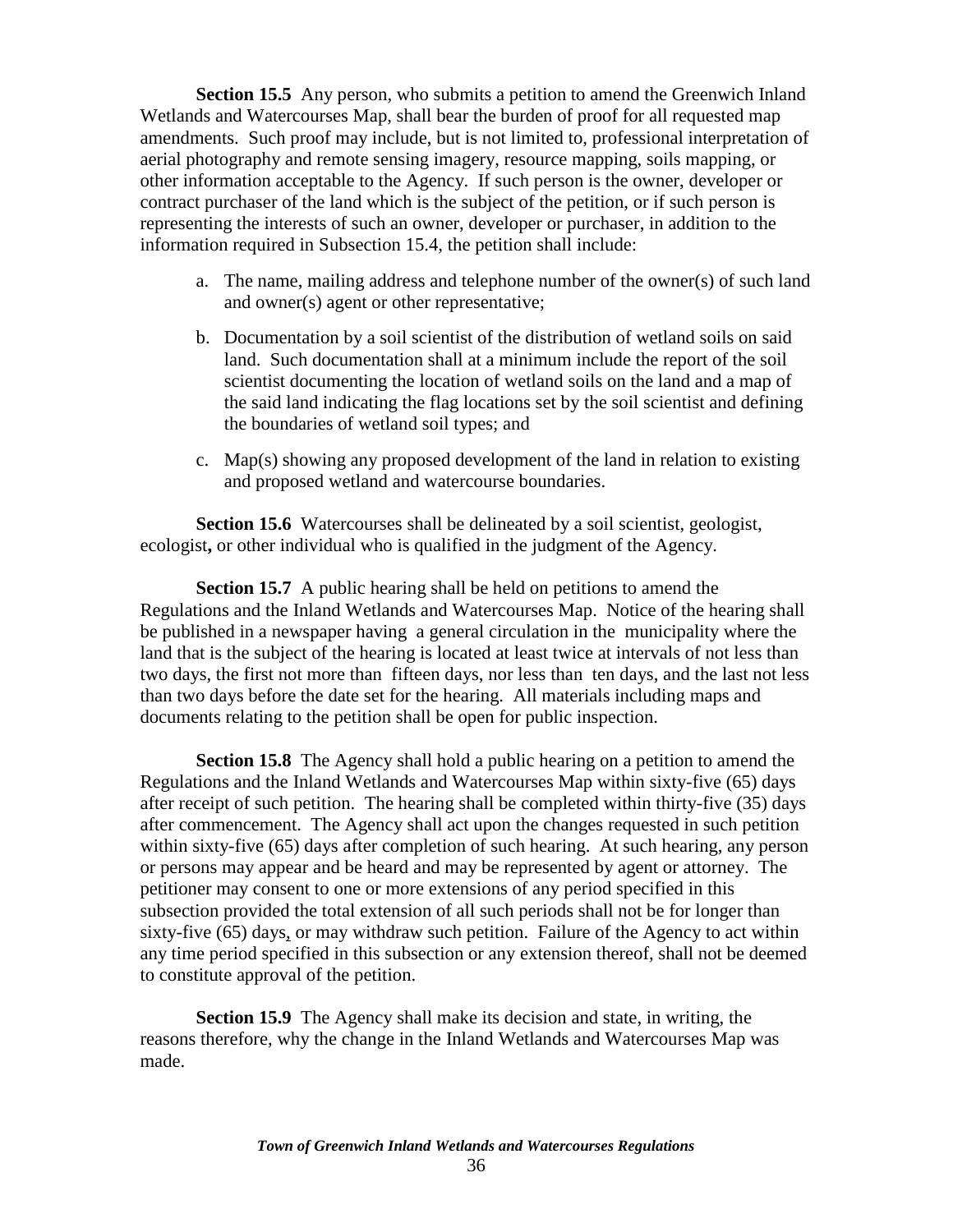## **SECTION 16: APPEALS**

**Section 16.1** Appeal of Agency actions shall be made in accordance with the provisions of CGS section 22a-43 as amended.

**Section 16.2** Notice of such appeal shall be served upon the Agency and the Commissioner of Energy and Environmental Protection.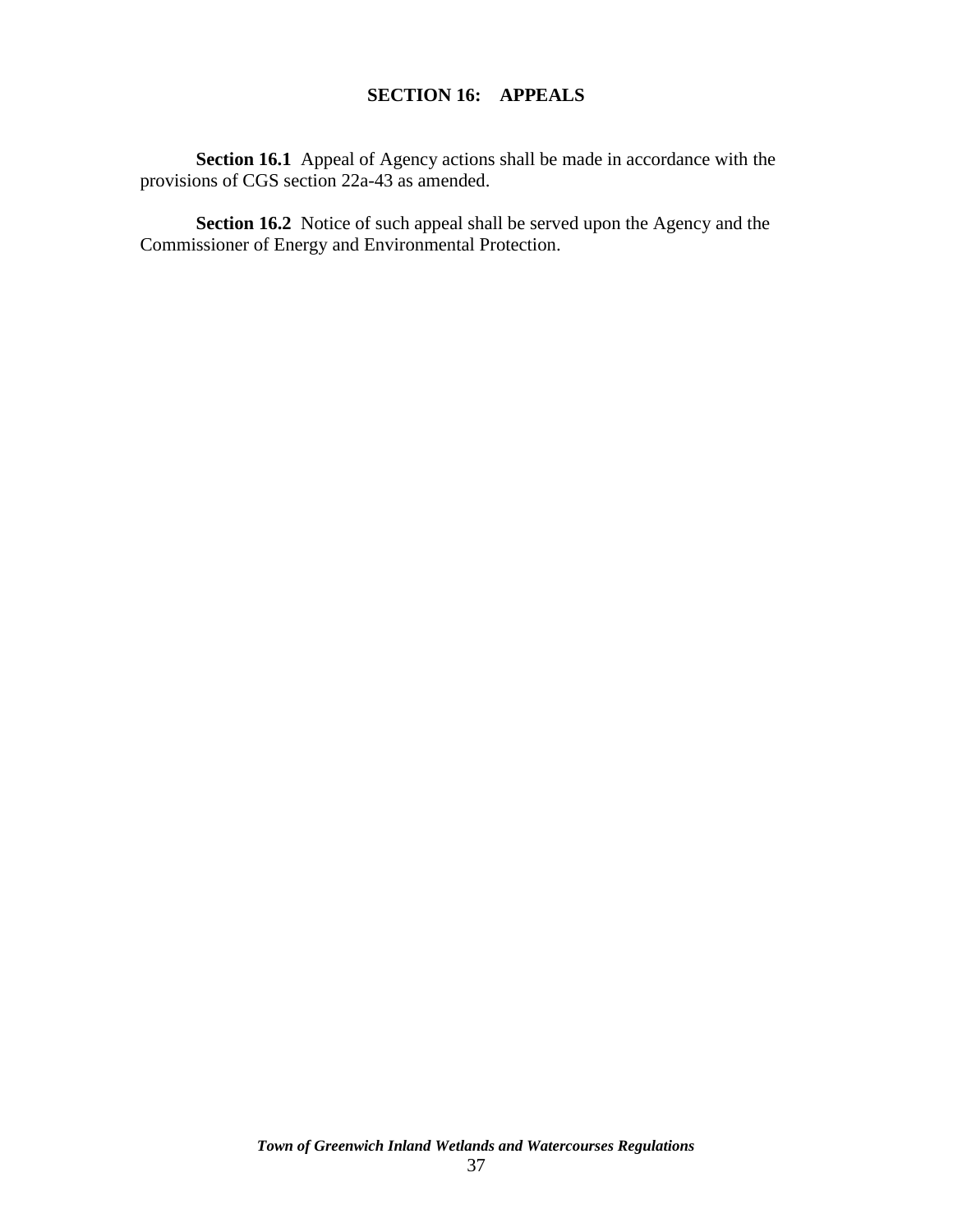## **SECTION 17: CONFLICT AND SEVERANCE**

<span id="page-38-0"></span>**Section 17.1** If there is a conflict among the provisions of these Regulations, the provision that imposes the most stringent standards for the use of the wetland or watercourse shall govern. The invalidity of any word, clause, sentence, section, part or provision of these Regulations shall not affect the validity of any other part which can be given effect without such invalid part or parts.

**Section 17.2** If there is a conflict between the provisions of these Regulations and the provisions of the Act, the provisions of the Act shall govern.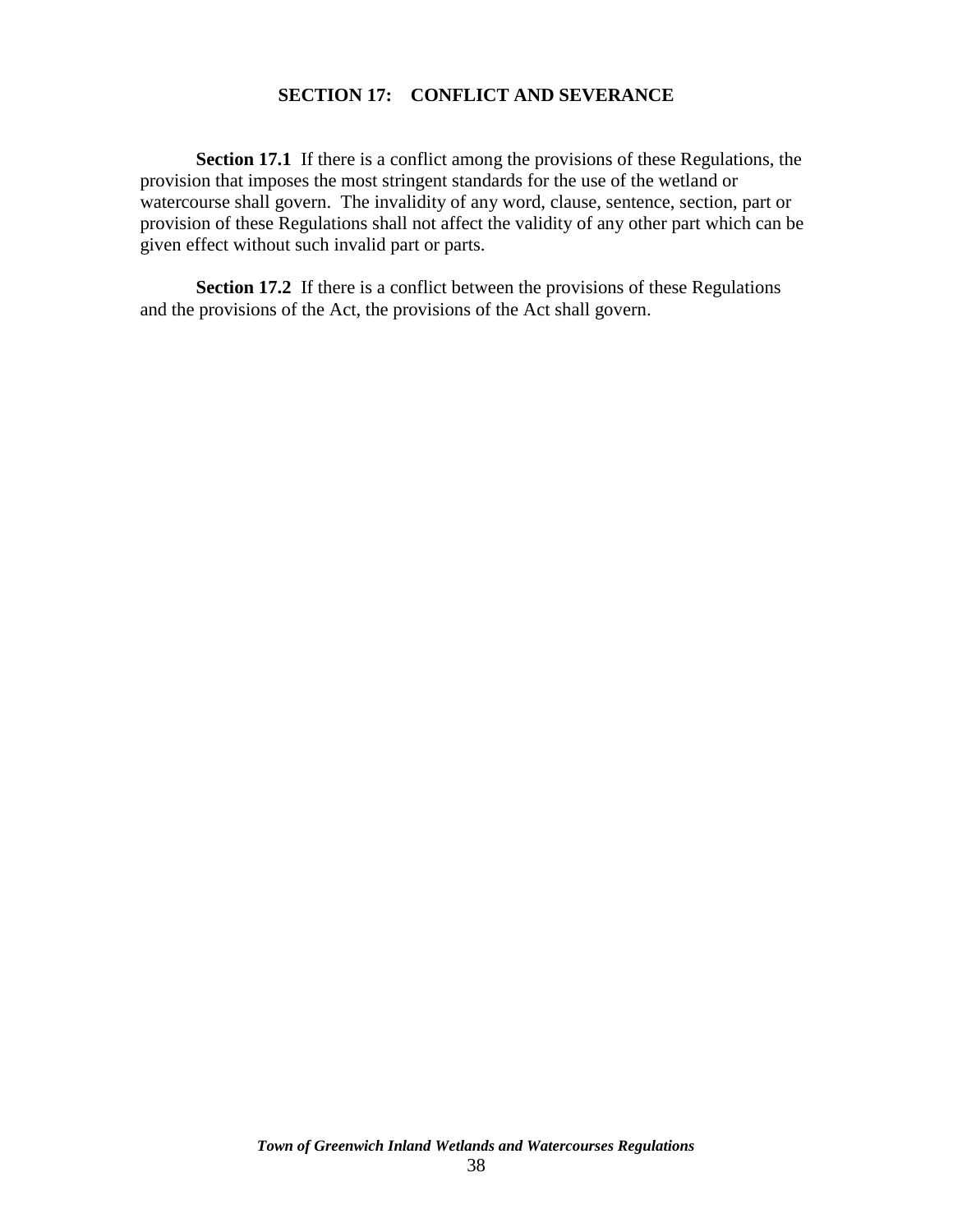## **SECTION 18: OTHER PERMITS**

**Section 18.1** Nothing in these Regulations shall obviate the requirements for the applicant to obtain any other assents, permits or licenses required by law or regulation by the Town of Greenwich, CT, the State of Connecticut or the Government of the United States including any approval required by the Connecticut Department of Energy and Environmental Protection and the U.S. Army Corps of Engineers. Obtaining such assents, permits or licenses is the sole responsibility of the applicant.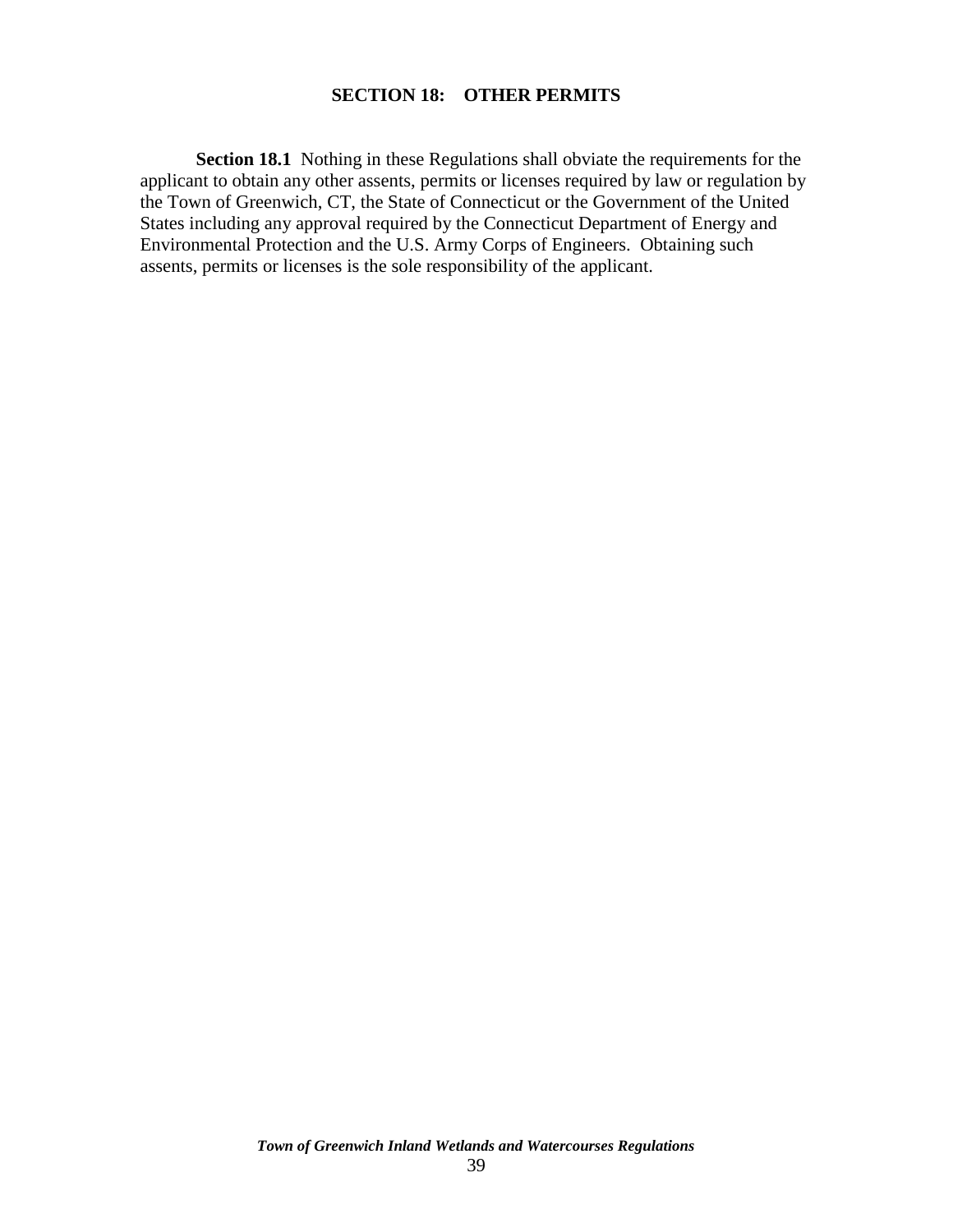## **SECTION 19: APPLICATION FEES**

<span id="page-40-0"></span>**Section 19.1** Fees are set to cover the reasonable cost of reviewing and acting on applications, petitions, and monitoring compliance with any permit or Agency order. No application shall be approved by the Agency unless the correct application fee is paid in full or unless a waiver has been granted by the Agency pursuant to section 19.7 of these Regulations. The application fee is not refundable.

**Section 19.2** A schedule of fees will be established annually by the Agency in December. The fees will be effective for the following calendar year. A filing fee as specified in the schedule of fees is payable at the time an application is filed. An additional application fee may be required at the discretion of the Agency when it finds that the nature of the application requires an unusual degree of monitoring and inspection. Upon the discovery of permit violations, the Agency may also require an additional application fee to cover monitoring.

**Section 19.3** If an activity has occurred prior to the submission of an application, the Agency may require a filing fee to cover Agency costs including but not limited to field inspections, public hearings, public notices and consultants.

**Section 19.4** Filing fees are payable upon the submittal of an application to modify or amend any portion of a permit or condition issued by the Agency.

**Section 19.5** Upon the scheduling or conclusion of public hearings held pursuant to section 9 of these Regulations, a public hearing fee and an additional filing fee equivalent to one half the costs of legal notices and transcripts, respectively, shall be paid by the applicant or alleged violator. Failure to pay the public hearing fee at least two weeks prior to the hearing could result in the postponement of the public hearing until the fee is paid.

**Section 19.6** Boards, commissions, agencies and departments of the Town of Greenwich and the State of Connecticut shall be exempt from the payment of fees cited in this section.

**Section 19.7** An applicant may petition the Agency to waive, reduce or allow delayed payment of the fee. Such petitions shall be in writing and shall state fully the facts and circumstances the Agency should consider in its determination under this subsection. The Agency may require a fee for processing such waiver petitions. The Agency may waive all or part of the application fee if the Agency determines that:

- a. The activity applied for would clearly result in a substantial public benefit to the environment or to the public health and safety and the applicant would reasonably be deterred from initiating the activity solely or primarily as a result of the amount of the application fee; or
- b. The amount of the application fee is clearly excessive in relation to the cost to the Town for reviewing and processing the application.

The Agency shall state upon its record the basis for all actions under this subsection.